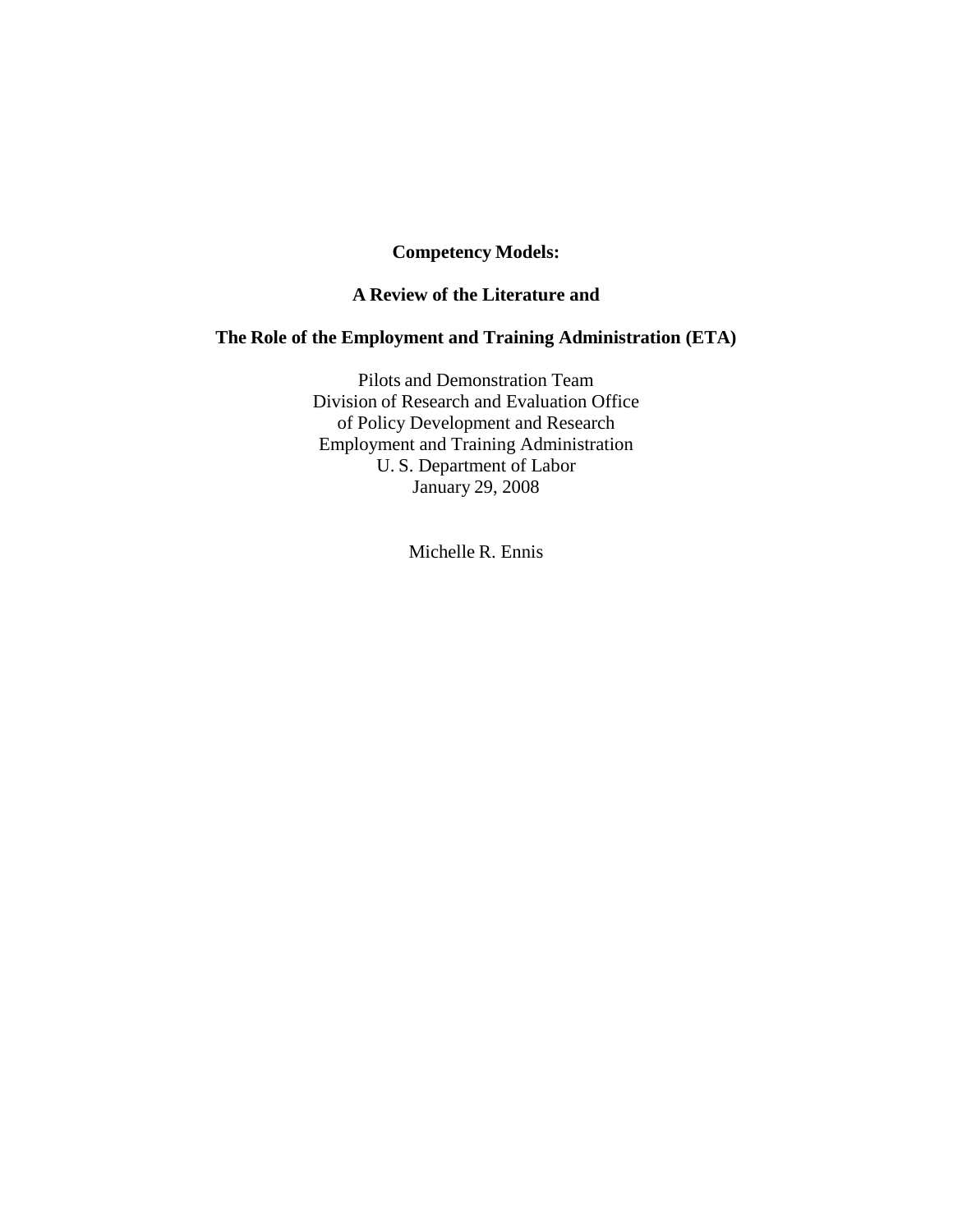# **Acknowledgements**

The author would like to thank Heidi M. Casta, Division Director, Research and Evaluation, and Jonathan Simonetta, Team Leader, Pilots and Demonstrations, for their thoughtful review of early versions of this paper and helpful feedback.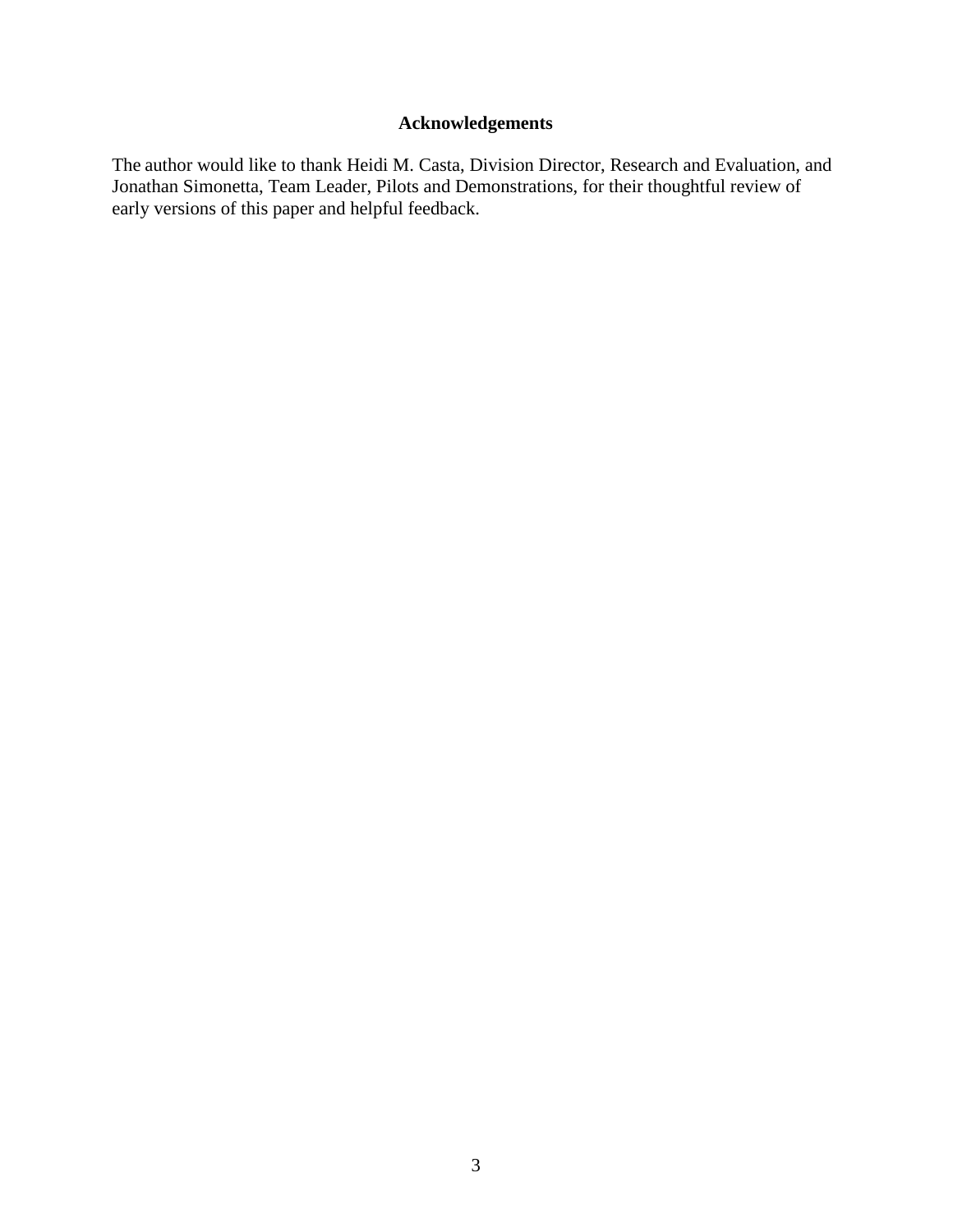## **Competency Models: A Review of the Literature and The Role of the Employment and Training Administration (ETA)**

For over 30 years, business and industry has utilized competency models to select employees. The trend to use competency-based approaches in education and training, assessment, and development of workers has experienced a more recent emergence. With the mobility of the workforce and retirement of the baby boomers, competency models are being used for succession planning as well. It is within the last few years that the Employment and Training Administration (ETA) has turned its focus on skills acquisition and assessment to the competency model process for determining the needs of business and employers and the requirements of skilled workers. Recently, ETA has been engaged with business, industry, and education/training leaders to develop competency models for targeted industries and broker information on resources that are used based on or used in conjunction with competency models to efficiently prepare the workforce. This paper examines the role of competency models in human resources practices and discusses where the ETA Competency Model Clearinghouse has assisted in sharing competency related information and resources to the publicly funded workforce investment system and private industry. Concluding remarks suggest future directions for ETA.

## **Defining a Competency**

First discussed and assessed by McClelland in the early 1970s, competencies, or individual characteristics, were recognized as significant predictors of employee performance and success, equally as important as an individual's academic aptitude and knowledge content as indicated by tests scores or results (Lucia & Lepsinger, 1999; McClelland, 1973). A competency is the capability of applying or using knowledge, skills, abilities, behaviors, and personal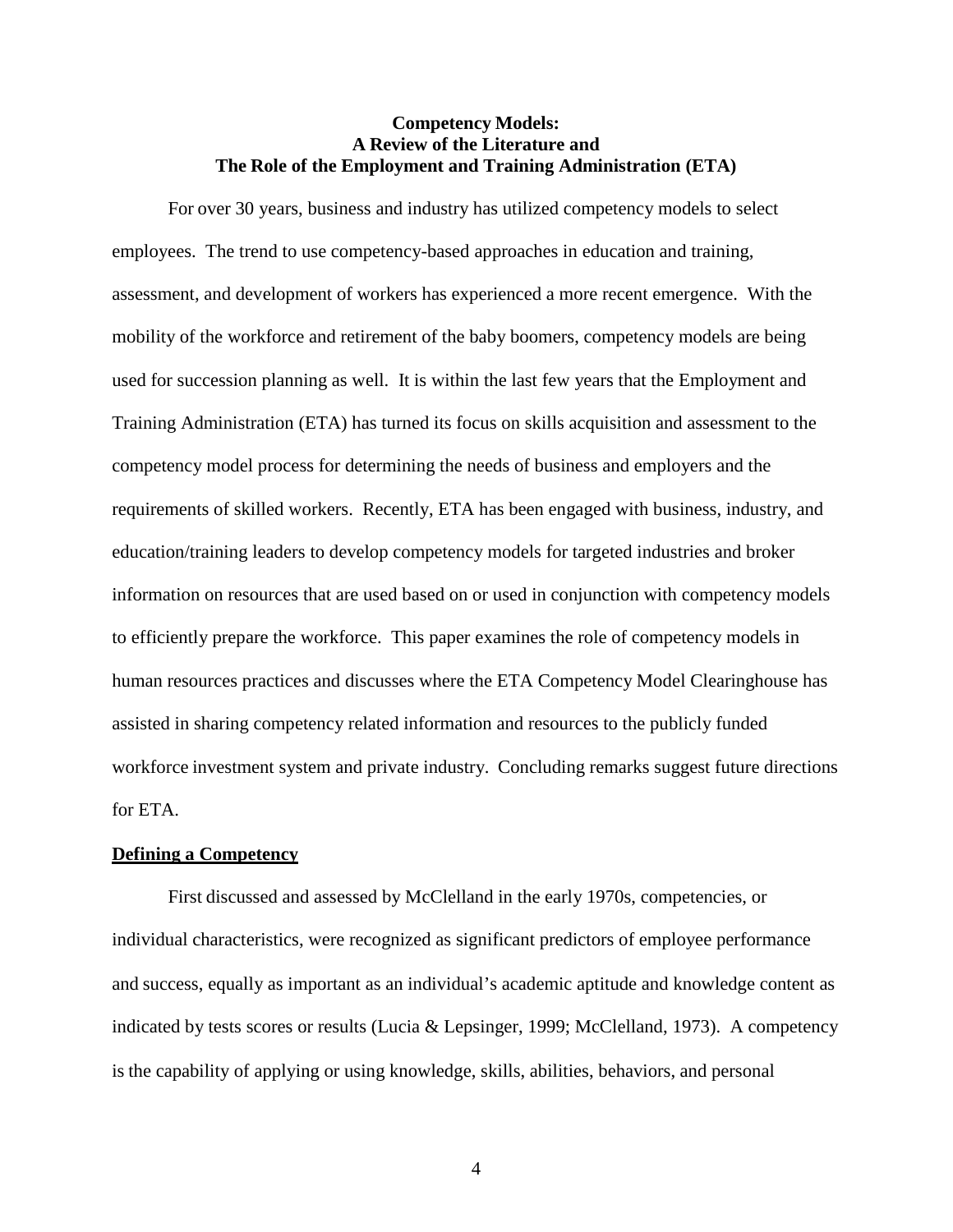characteristics to successfully perform critical work tasks, specific functions, or operate in a given role or position. Personal characteristics may be mental/intellectual/cognitive, social/emotional/attitudinal, and physical/psychomotor attributes necessary to perform the job (Dubois, 1993; and Lucia & Lepsinger, 1999). Boyatzis (1982) and Fogg (1999) extend this definition to include both internal and external constraints, environments, and relationships related to the job or occupation. Motivations and perceptions of the work and ones self or talent also are viewed as influential in competently and successfully performing in a position (Boyatzis, 1982; Fulmer & Conger, 2004; Gangani, McLean, & Braden, 2006; and Sandberg, 2000). In summary, competencies are specific personal qualities that are "causally related to effective and/or superior performance" (Boyatzis, 1982, p. 23), are common across many settings and situations, and endure for some time (Delamare Le Deist & Winterton, 2005).

#### **Competency Models**

A competency model is a descriptive tool that identifies the competencies needed to operate in a specific role within a(n) job, occupation, organization, or industry. Simply stated, a competency model is a behavioral job description that must be defined by each occupational function and each job (Fogg, 1999). Depending on the work and organizational environment, a group of 7 to 9 total competencies are usually required of a particular job and depicted in a competency model (Shippman, et. al., 2000).

To understand competency requirements of a job role, they are often represented pictorially and competencies are mapped, with competencies existing on a hierarchy (Sandwith, 1993). This also is true of the competency models that the ETA has recently developed with industry representatives for 3 of the 14 targeted industry sectors identified as part of the President's High Growth Job Training Initiative and can be found in the ETA Competency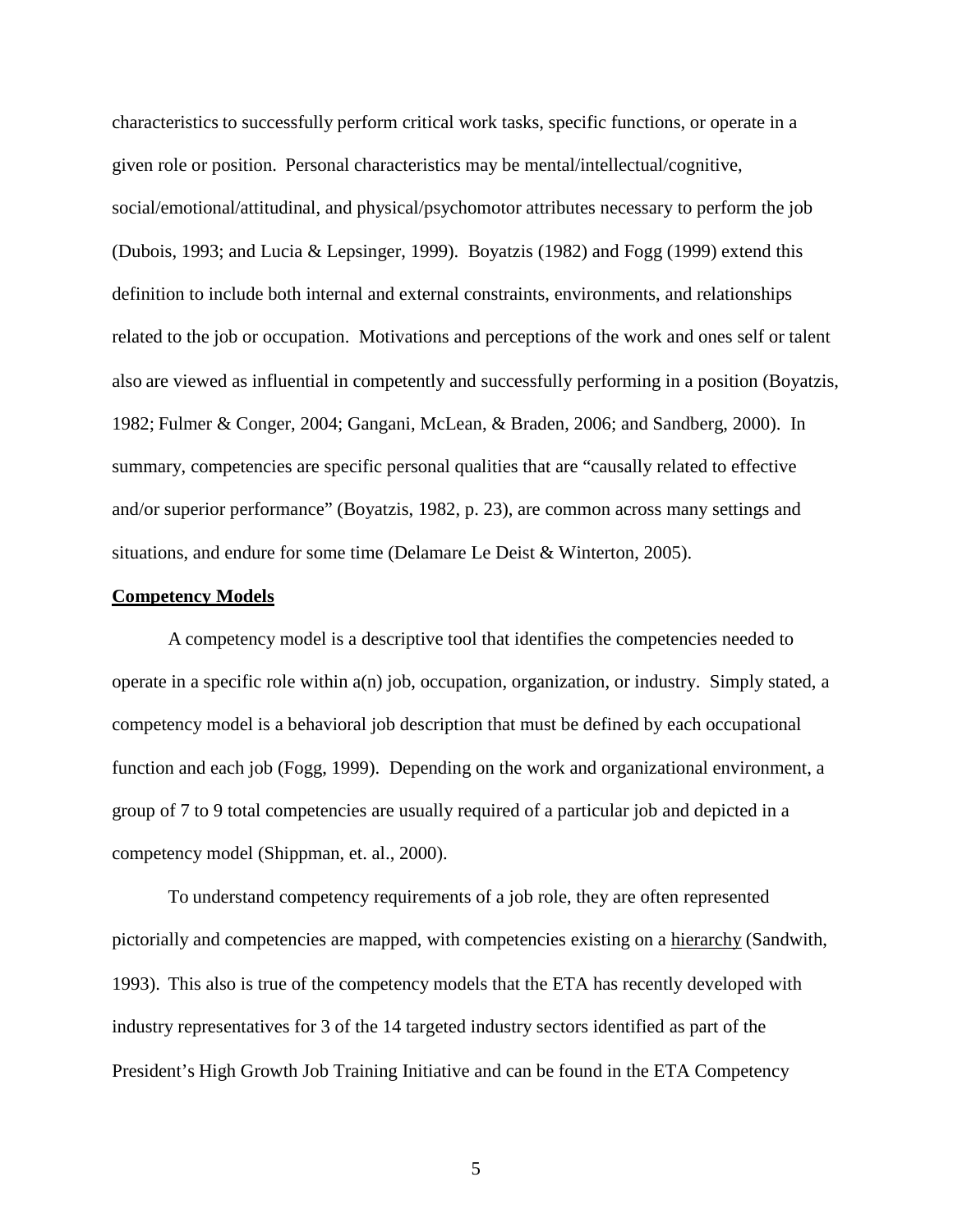Model Clearinghouse.<sup>1</sup> Each of the three industry models are based on the general competency model framework (see Figure 1) described on the ETA Competency Model Clearinghouse. The generic framework depicts the competencies existing on nine tiers, with lower tiers serving as building blocks for the higher tiers (PDRI, & Aguirre International, 2005). The lower tiers describe foundational competencies with a broad application to many industries or occupations. Specifically, the foundational competencies group includes tiers one through three, which represent personal effectiveness, academic competencies, and workplace competencies. As one moves up the tiers, the competencies become more specific to an industry and an occupation. The second grouping is industry-related competencies and includes industry-wide technical competencies and industry-specific technical competencies (i.e., tiers four and five). The third and final grouping on the ETA model is occupation-related competencies that subsumes tiers six through nine (i.e., these tiers include the occupation-specific knowledge competencies, occupation-specific technical competencies, occupation-specific requirements competencies, and management competencies).

The elements of the competency models developed by ETA and industries are consistent with the literature that describes competency models. Rothwell (2002) explains that there are core competencies that are required of all workers. This would include knowledge, skills and abilities (commonly referred to as KSAs), as well as soft skills or behaviors (Lucia & Lepsinger, 1999; and Rodriguez, Patel, Bright, Gregory, & Gowing, 2002). The core competencies or skills are similar across occupations and are required of many occupations, as

<sup>&</sup>lt;sup>1</sup> The ETA Competency Model Clearinghouse is located at: <http://www.careeronestop.org/CompetencyModel/> (01/09/2008).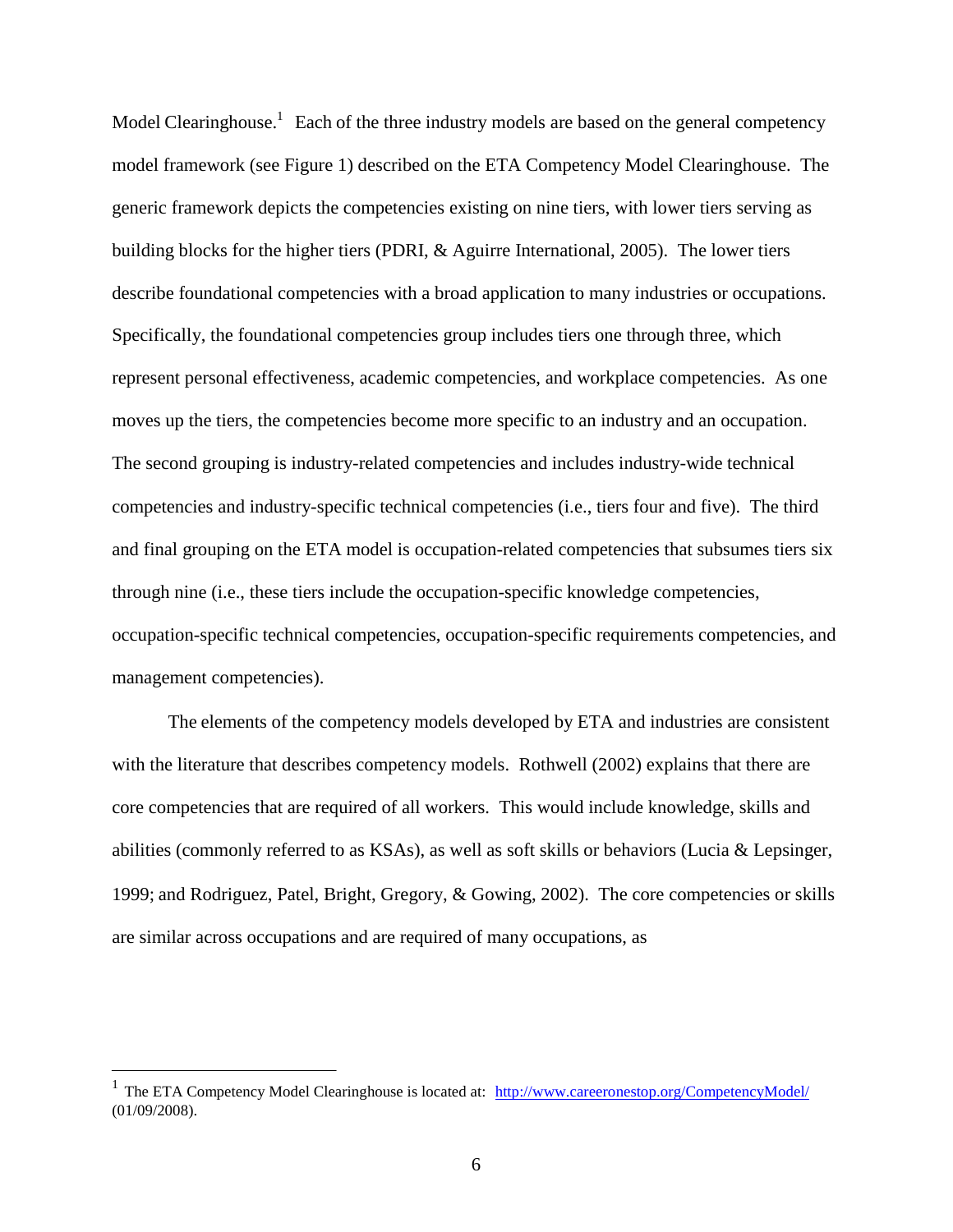

Figure 1. ETA Competency Model Clearinghouse's General Competency Model Framework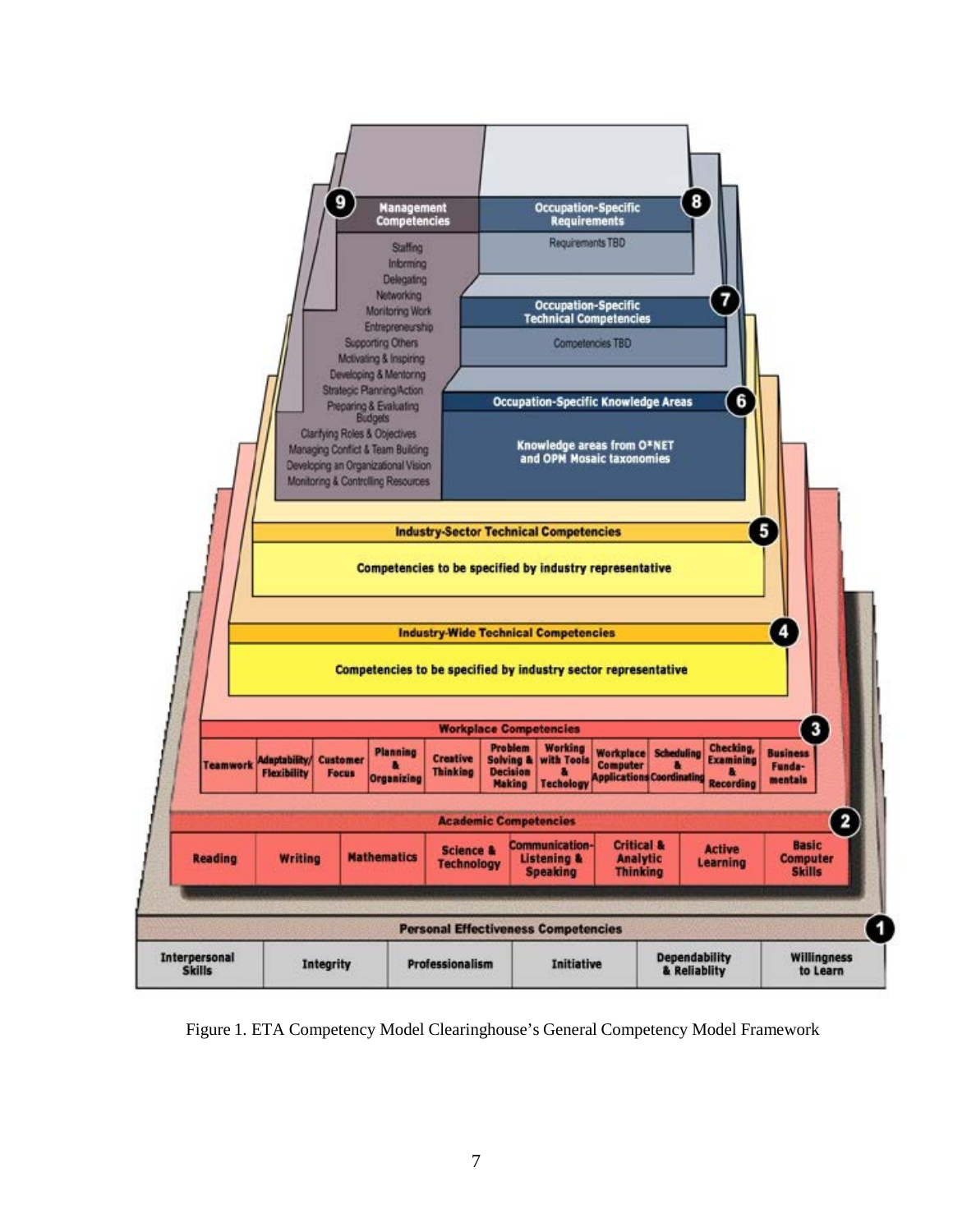mentioned above. Roth (2002) categorizes the core skills further describing foundational and intermediate competencies. Demonstration of the core competencies illustrates an individual's occupational or professional competence (Spencer & Spencer, 1993). The foundational competencies might include reading, writing, computation, listening, questioning, speaking, cognitive, individual responsibility and self-esteem, resources (time, money, people, and information), interpersonal, and information and technological. The higher level competencies (McClelland, 1973; and Rothwell, 2002) might include systems thinking, personal mastery or willingness to learn, mental modeling, shared visioning, team learning, self-knowledge, shortand long-term memory, subject matter knowledge, enjoyment of learning and work, flexibility, persistence and confidence, sense of urgency, honesty, giving respect to other, and initiative. In much of the recent literature on competency models, there are job-related or functional competencies with underpinning behavioral competencies (Delamare Le Deist & Winterton, 2005). These models have *competency domains* broken down into *competency groups* and further sub-categorized into *sub-competencies*. As one continues to the next levels in the hierarchy, the competencies become further focused and specific to the industry, job or occupation, and position. Technical competencies can be found in the level(s) above the intermediate level of the competency model. The ETA Competency Model Framework depicted in Figure 1 is one example of how to graphically represent competencies.

Competencies are also context-specific (Boyatzis, 1982; Delamare Le Deist & Winterton, 2005; and Youn, Stepich, & Cox, 2006). Some competencies are more important or essential than others for a position. The degree or level to which they are needed or demonstrated may vary depending on the job or task required of the position. For instance, a sales person and a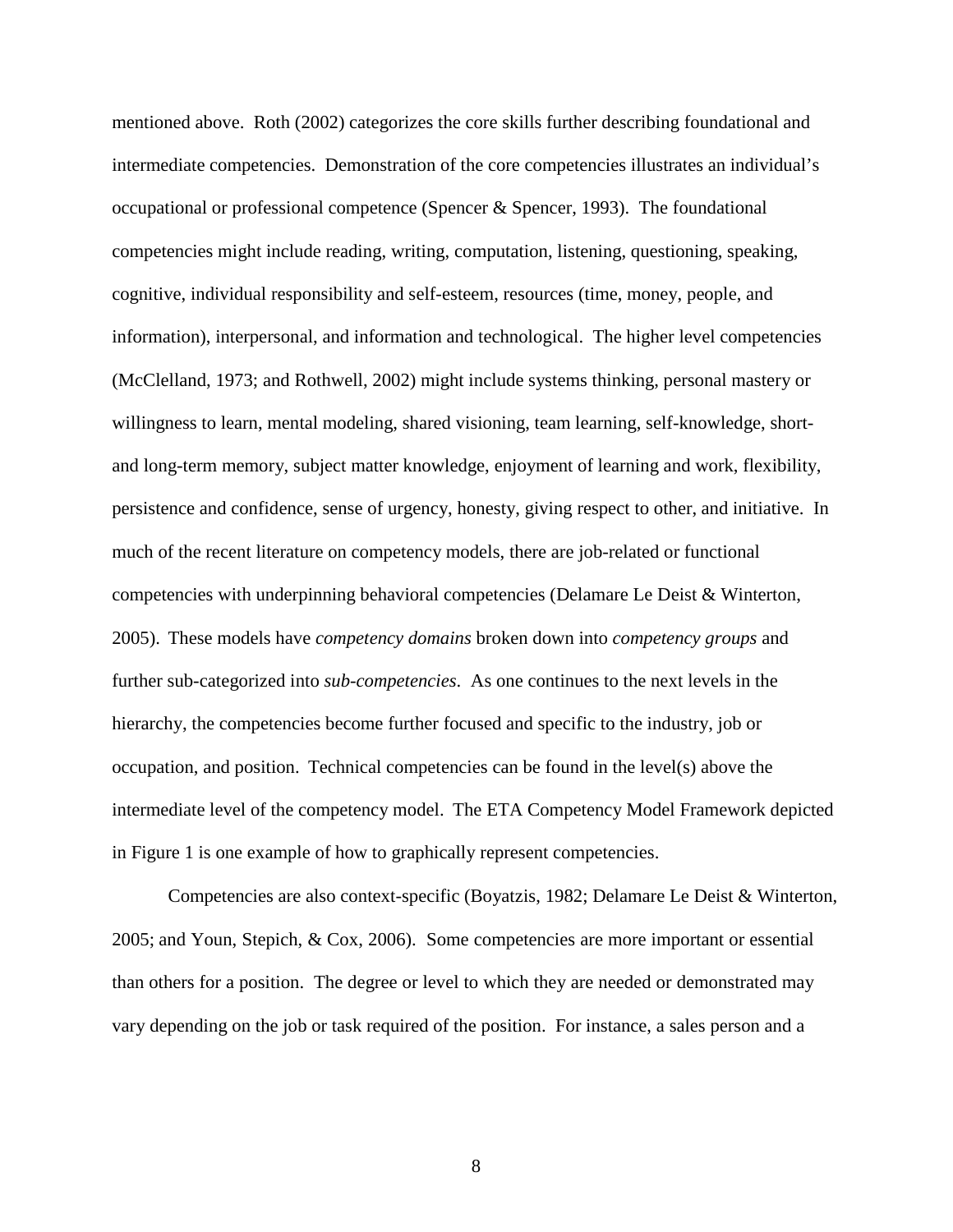cashier both work with customers but likely require a different capacity or facility for interpersonal skills, computation, speaking, etc.

Thus, there are different levels of proficiency for the various behavioral descriptors included in a competency model. Dreyfus and Dreyfus (1980) describe levels of competence that include novice, experienced beginner, practitioner, knowledgeable practitioner, expert, virtuoso, and maestro. From the novice that is focused on rules and limited or inflexible in their behavior to the individual who is willing to break rules to provide creative and innovative solutions to business problems. An adaptation of this model, by Benner (1984), describes levels of performance as follows: 1) unskilled or not relevant; 2) novice; 3) learner; 4) competent; 5) proficient; and 6) expert. The U.S. Office of Personnel Management (OPM), using the Multipurpose Occupational Systems Analysis Inventory—Closed-ended (MOSAIC) approach, has developed benchmarks or levels of mastery that define five levels of competency and provide behavioral examples for each level (Rodriguez, Patel, Bright, Gregory, & Gowing, 2002). Individuals will range in their levels of competence, which may be related to their experience, but also their willingness to be a lifelong learner.

The value of competency models is that a whole-person assessment or holistic approach (Mansfield, 1989; and Rodriguez, Patel, Bright, Gregory, & Gowing, 2002) can be developed to examine the competencies that an individual possesses and may still need to acquire as required by a given industry or occupation. The information can then be used successfully by human resources development (HRD) or workforce development professionals in various applications with the workforce. For example, a competency model can be appropriate for "integrating" education and training, aligning both with the needs of the labor market and promoting mobility [and transparency] for individuals (e.g., vertical as in career progression, lateral as in movement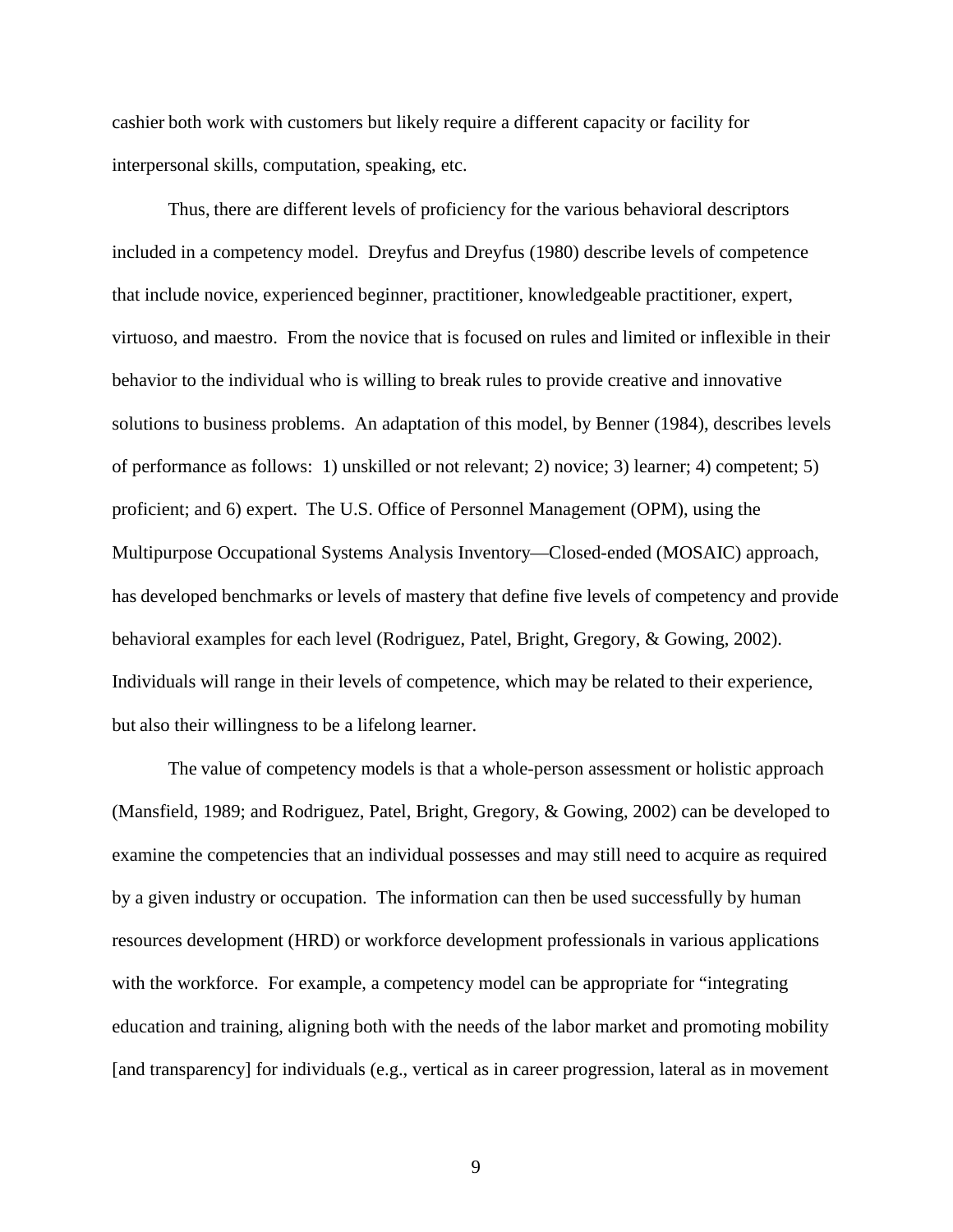between sectors, or spatial as in geographically), especially for workers faced with job insecurity" (Delamare Le Deist & Winterton, 2005; van der Klink & Boon, 2002). Therefore, competency-based hiring, assessment, and training and development practices have emerged.

## **Industry Applications of Competency Models**

Since the 1990s, competencies have become the code words for the human resources and strategic management practices of recruiting, selecting, placing, leading, and training employees and evaluating employee performance. Competency models also have been used to classify jobs in both the private and public sectors. When engaging in succession planning, competency models are used by business to prepare and advance competent incumbent workers to vacant positions of leadership. When a competency model has been developed for each position within an organization, the human resources, training, management and employee are working in unison to meet the goals of the organization. In the public workforce investment system, competency models have been used in specific ways with American Job Centers, Workforce Investment Boards, and education and training providers. $^2$  Competency behaviors can bring a common vocabulary and perspective to those operating within an organization or system. A consistency of expectations is understood by each player on an organizational team or within a professional network. This systematic framework is used to convey the desirable behaviors and thinking as one develops individually and professionally, within an organization or across industries. While a competency model may benefit various phases of the human resources experience or practice, in isolation, the value of a competency model is not fully realized. To be used successfully in an organization or other professional network, competencies must be inclusive or integrated throughout all of the human resources practices (Fulmer & Conger, 2004; Lucia & Lepsinger,

 $2$  Examples of how competency models are being used can be found on the ETA Competency Model Clearinghouse at: [http://www.careeronestop.org/CompetencyModel/competencymodel\\_users.aspx](http://www.careeronestop.org/CompetencyModel/competencymodel_users.aspx)?wi=Y (01/09/2008).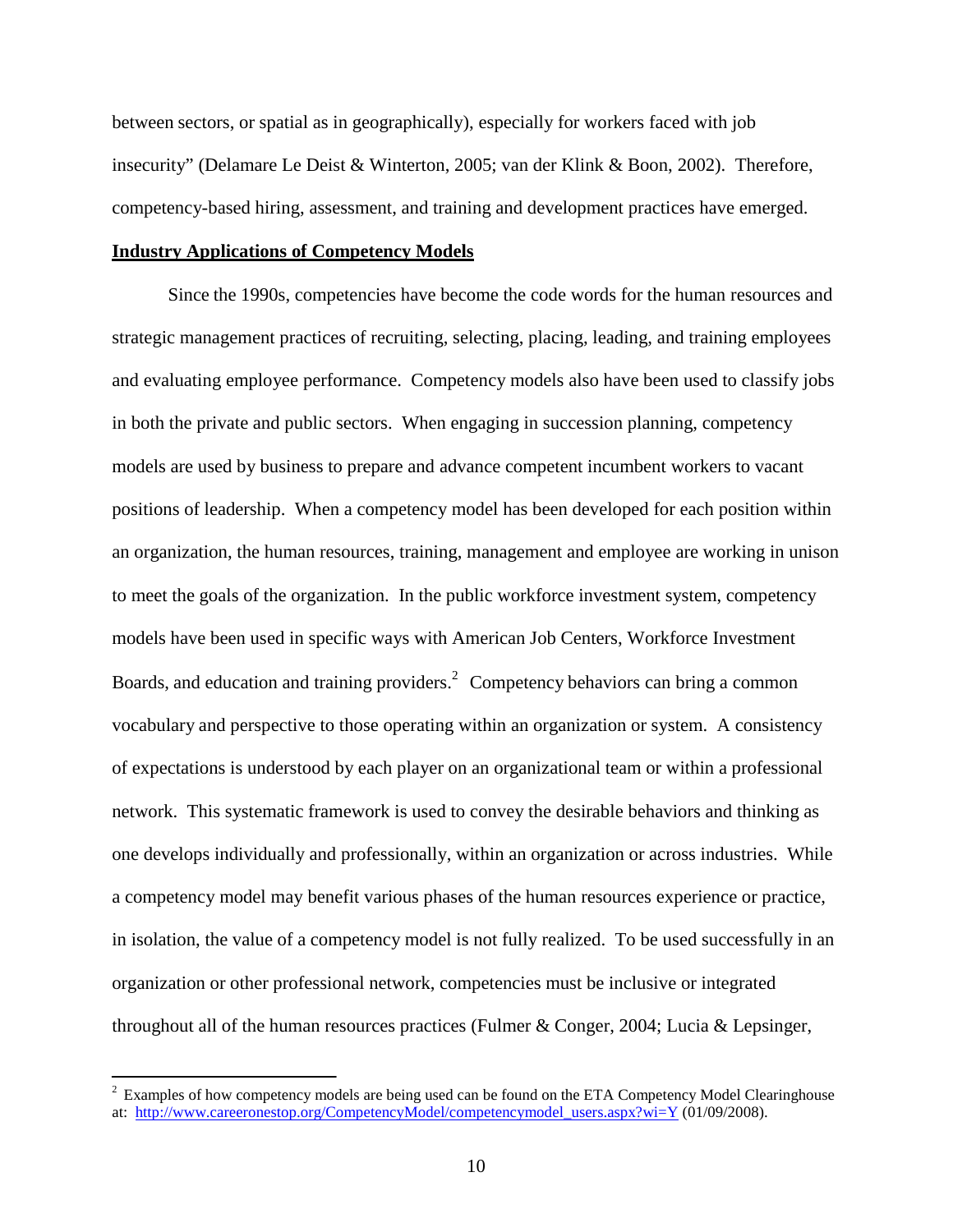1999; Montier, Alai, & Kramer, 2006; Rodriguez, Patel, Bright, Gregory, & Gowing, 2002; and Rothwell & Wellins, 2004). The following discussion examines the usefulness of a competency model from both the demand and supply side of employment practices.

Using a competency model to develop behaviorally-based interview protocols and assessment tools can ensure the right fit of an individual when selecting and hiring for a position (McClelland, 1998), as well as prepare incumbent staff for succession into specific positions through development plans and training, and guidance received through a performance review system also based on this same competency model (Gangani, McLean, Braden, 2006; Grigoryev, 2006; Lucia & Lepsinger, 1999; and Rodriguez et. al., 2002). For example, the competencybased structured interview and other assessment tools, such as simulation exercises, group exercises, written exercises, and a technical interview, are being used in combination to select health care professionals because multiple behaviors and attitudes can be assessed with the use of one or more measures (Patterson, Lane, Ferguson, & Norfolk, 2001). OPM also has defined competencies for jobs so that there is uniformity across federal agencies (Rodriguez, Patel, Bright, Gregory, & Gowing, 2002).

Competencies not only exist for individual efforts but also for work functions that require team collaboration. With global competition and technological advances, organizational success is depending more on team efforts. A team competency model is proposed by Margerison (2001), with performance being assessed on nine competencies. Finally, a competency framework must be robust, dynamic, fluid, and flexible to change with technological, economic, and other changes (Dubois, 1993; and Lucia, & Lepsinger, 1999) and should be re-evaluated and refined, along with the selection and other human resources tools developed and used with the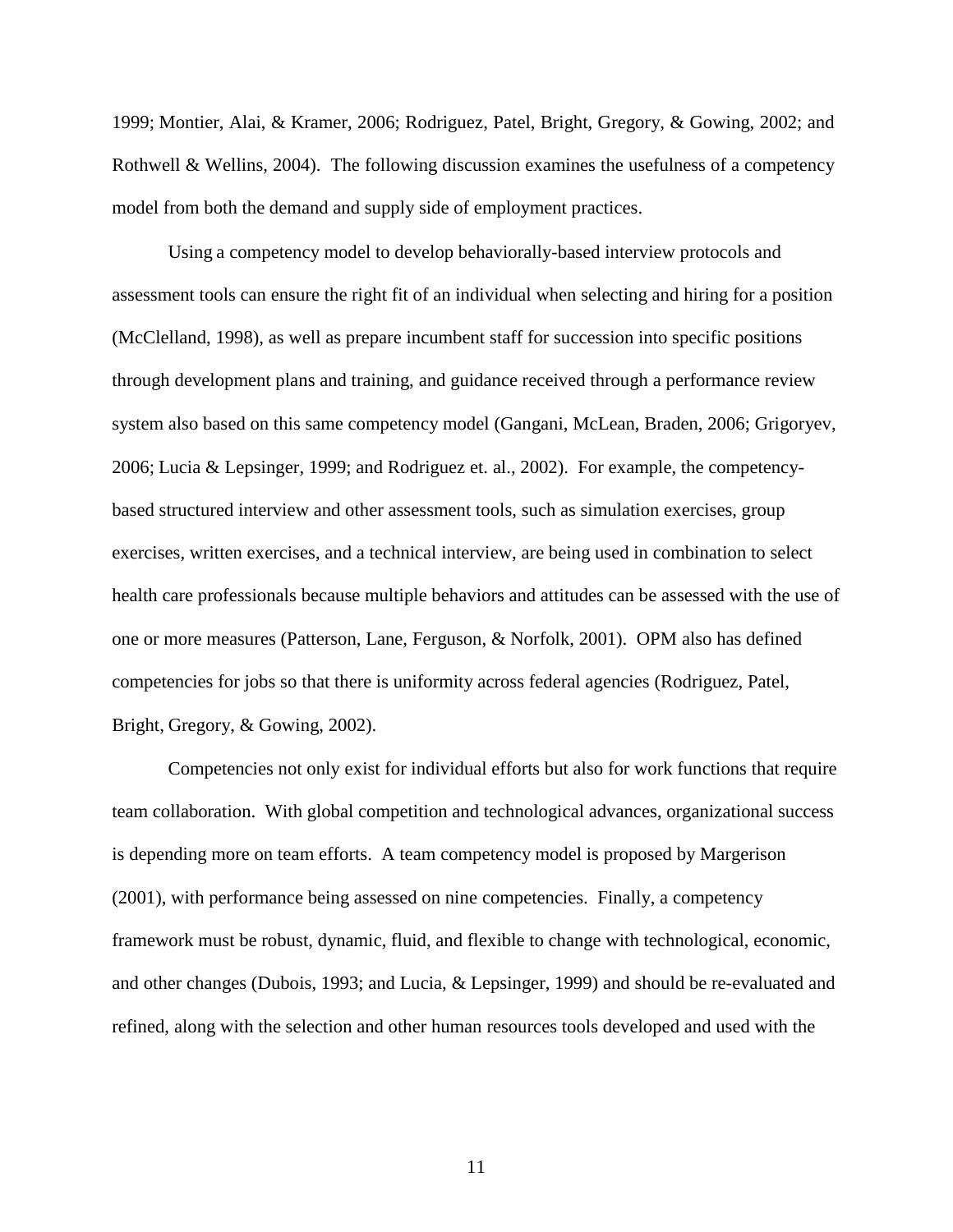competency model (Egodigwe, 2006; Lucia, & Lepsinger, 1999; and Patterson, Lane, Ferguson, & Norfolk, 2001).

Competency models are being used in other areas of human resources management to align the goals of an organization and talents of its workers. It is important to note that a *competency* model describes the qualities required of a worker to be successful in a position, on a team, and within an organization, but a *competence* model describes what an individual worker must perform consistently to achieve or exceed the strategic goals of the organization (Delamare Le Deist & Winterton, 2005; and Teodorescu, 2006). In other words, there are competencies required in a job and these can be held by both average and exemplary employees, but there are also competencies held by only the exemplary worker (Dubois, 1993). This latter definition is related to aligning people and their performance to corporate goals, organizational strategy and success, business competitiveness, and profit. Competencies are identified and given importance when they achieve the organization's goals. Delamare Le Deist and Winterton (2005) explain that the difference between each concept has become fuzzy in both literature and practice. Competency models also are being used to organize the business needs and directional strategy, convey the values and mission of a company, and reward those workers who learn and demonstrate the identified organizational competencies (Fogg, 1999; Lucia & Lepsinger, 1999; and Zingheim, Ledford, & Schuster, 1996).

Developing and utilizing competency models has been equated with running a profitable and successful organization through strategic management of the professional talent within the organization. Thus, several private industry organizations have evolved to assist companies and businesses with developing organizational competency models. For example, ITG<sup>3</sup> designs the Right Competency Model that will align jobs, competencies, and learning resources.

<sup>&</sup>lt;sup>3</sup> For more information on ITG's model, visit:<http://competencymodels.net/products/> (12/04/2007).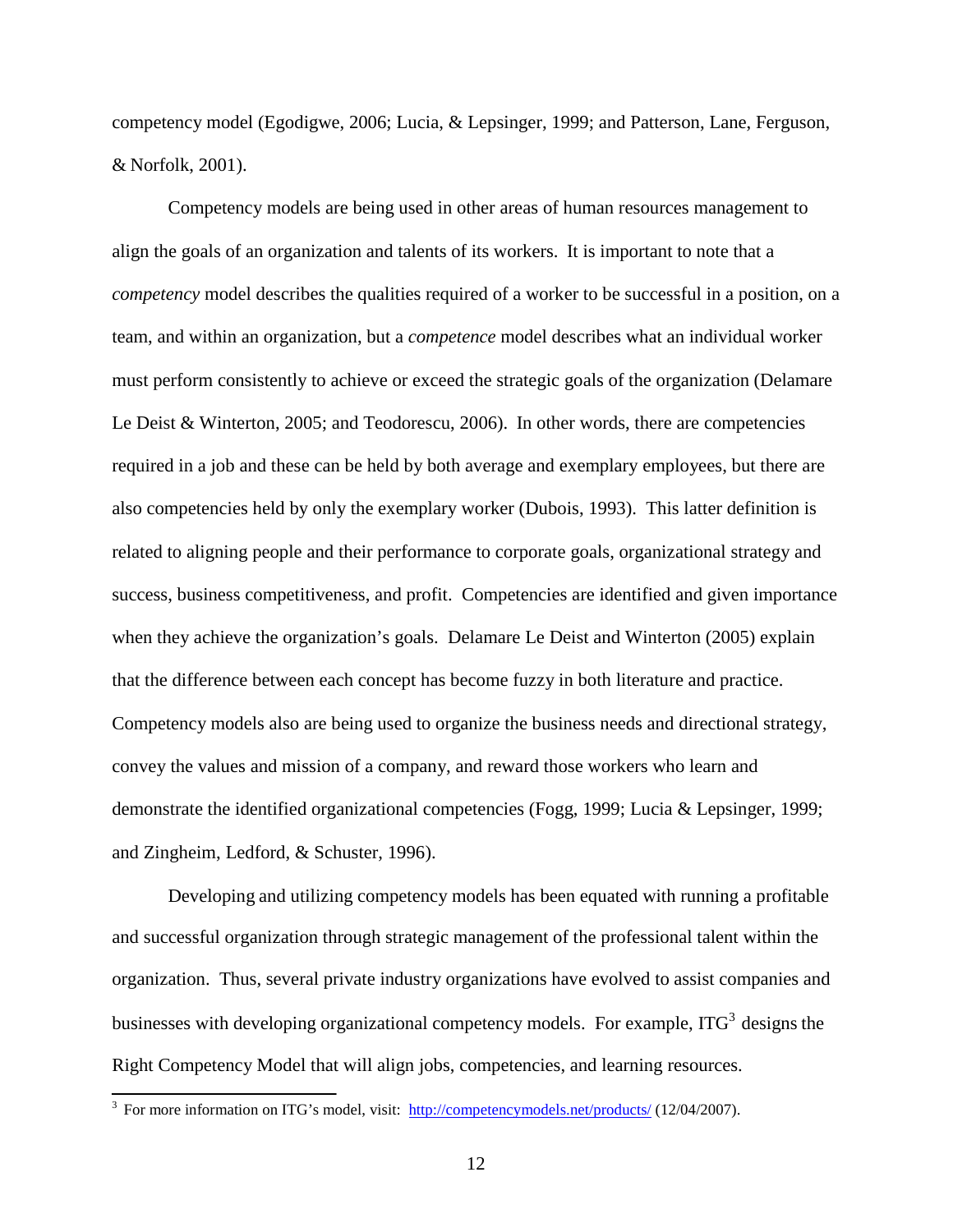Batrushollweg International's<sup>4</sup> competency model aligns talent with business goals or the strategic focus of an organization. In a sense, an individual's technical, as well as their personal characteristics and attributes must be a fit with the corporate culture in order to be hired by a particular organization and be successful on the job. Without these attributes or competencies, the individual is not considered qualified (King, King, & Rothwell, 2002). In other words, possession of these traits is assumed to lead to expected or desired performance.

Assessing and evaluating performance of an individual through a competency-based appraisal system and providing guided training and professional development opportunities based on the competency model must also be included in an agency's practices. A successful organization will consider the competency model when selecting and hiring new employees but also will be using the competency model to develop and advance incumbent employees. In some companies, successful succession planning requires updating competency models or job descriptions, recognizing internal talent through assessment, and developing such talent through training (Egodigwe, 2006). From a human resources perspective and strategic business model, the competency model can be used to assist people in moving up or over in an organization or industry to benefit an organization. The ETA Competency Model Clearinghouse features a tool that allows the electronic creation and customization of competency models for the occupations available within an organization, with the future possibility of a feature that will connect competency models in order to build career pathways and lattices within an organization.<sup>5</sup> When designing this tool, ETA considered the value of its utility for the small business owner or human

<sup>4</sup> For more information on Batrushollweg International's model, visit:  $\frac{http://www.batrushollweg.com/}{http://www.batrushollweg.com/}$  (12/04/2007).<br><sup>5</sup> To build a competency model, please visit the ETA Competency Model Clearinghouse Web site at: [http://www.careeronestop.org/CompetencyModel/tool\\_step1.aspx](http://www.careeronestop.org/CompetencyModel/tool_step1.aspx) (01/09/2008) or <http://www.careeronestop.org/CompetencyModel/careerpathway/cpwoverview.aspx> (11/20/2008). Editor's note: Since the writing of this literature review, the clearinghouse has been updated and enhanced. Both a Competency Model Tool and a Career Ladder/Lattice Tool now exist.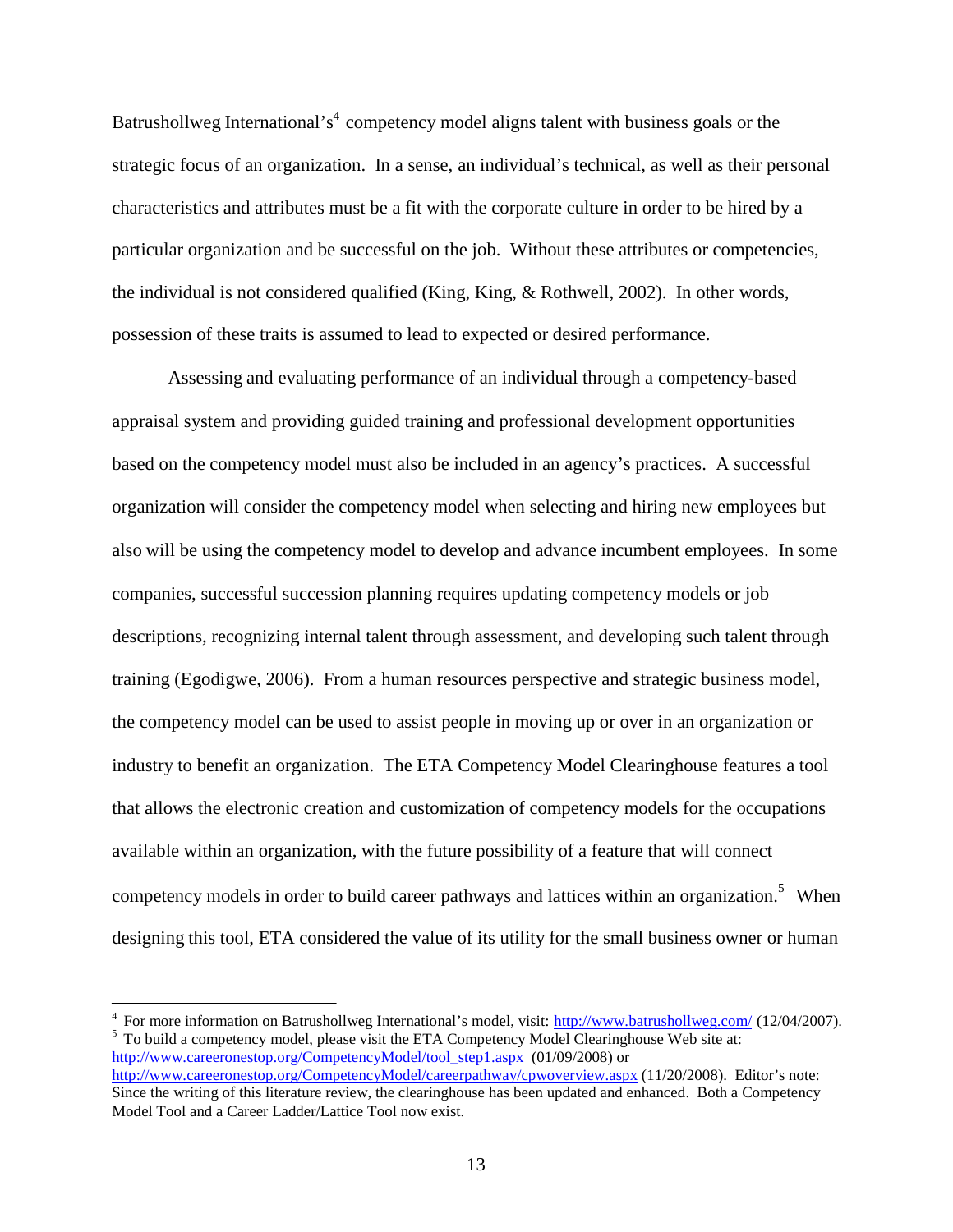resources staff person with few resources for procuring vendors to develop competency model frameworks.

## **Preparing the Workforce Using Competency Models**

Until now, competencies have been discussed from the demand side of employment with consideration primarily given to the needs of employers. Competency models can be used by the supply side of the labor market as well, such as a learner or student, incumbent worker, or hopeful and expectant new employees applying for a position, to achieve job stability. While competency models are useful for business planning purposes, individuals seeking employment, advancing in their jobs, or transitioning careers can benefit from career exploration, planning and development with the use of a competency model framework.

Potential job candidates and employees must consider competencies required of a position of interest and develop and convey the desired knowledge, skills, abilities, and other characteristics to successfully interview for, perform at, and advance in a job within an organization. According to Raven & Stephenson (2001), individuals must demonstrate general competence in the following four areas:

- 1) *Meaning* competence understanding the culture of the organization and acting in accordance;
- 2) *Relation* competence creating and maintaining connections with stakeholders of the tasks or organization;
- 3) *Learning* competence identifying solutions to tasks and reflecting on experiences so that what is learned improves the next task completed; and
- 4) *Change* competence acting in new ways when the task or situation calls for it.

These competencies would be required and practiced by both the average and exemplary employee. By understanding the competency model for a position or organization, the individual gains an awareness of the outputs or products or services delivered through the position and has a "destination for a learning process" (Rothwell, 2002; p. 133). Where there are gaps in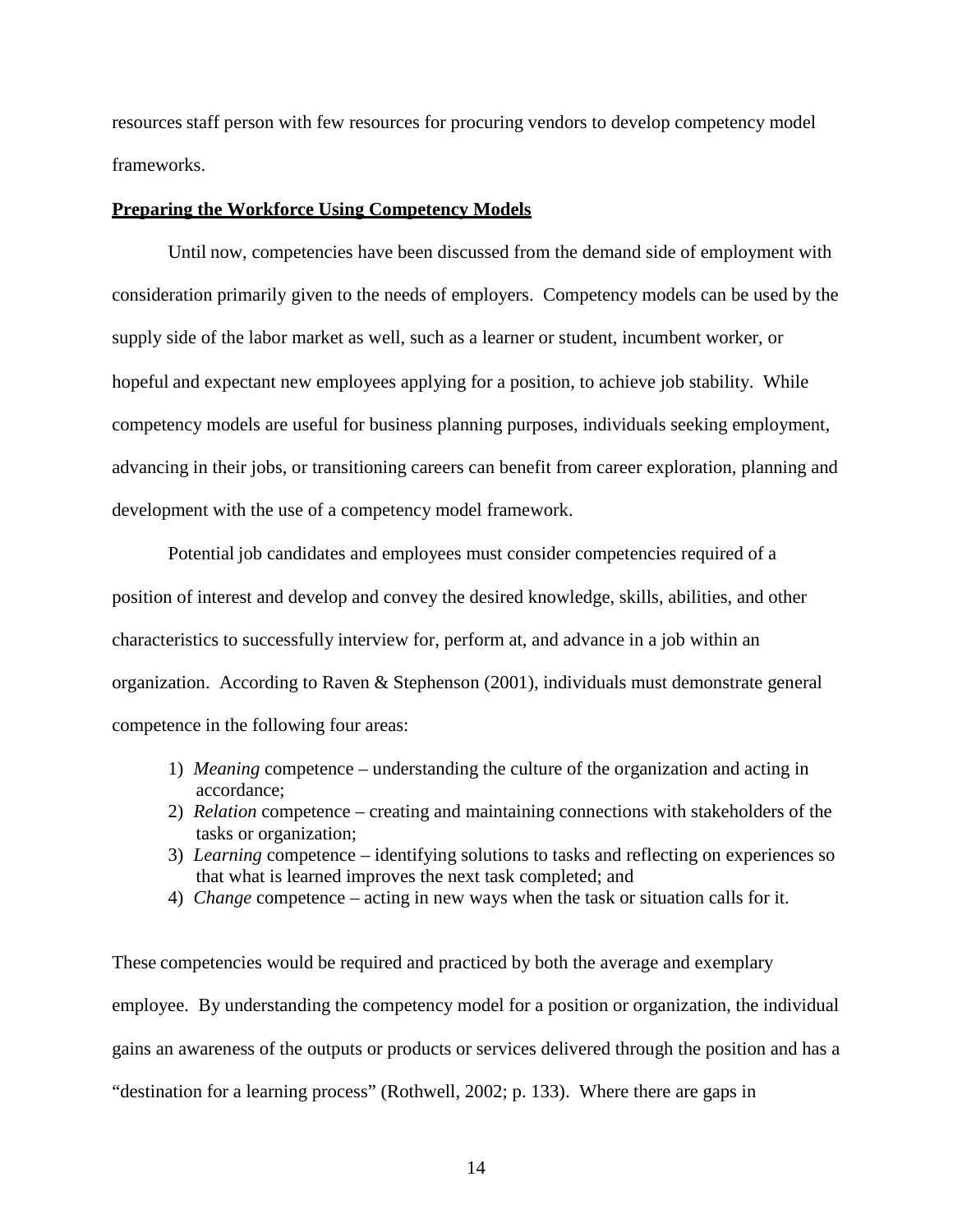acquisition of these competencies, an employee may experience difficulty in an interview or on the job. If training or development opportunities are not taken advantage of through their own initiative while preparing for employment or as prescribed by an employer once employed, and mastery is not accomplished, ineffective behavior or inaction usually results. However, through training resources, and other developmental opportunities such as mentoring and modeling behaviors through management leadership, many competencies can be learned.

Competency models can be used to guide individual professional development, as well as assist educators and trainers in developing curricula that meets the needs of employers (Rothwell, & Wellins, 2004). The ETA Competency Model Clearinghouse's Resources Web page provides various competency-based materials that can be used by stakeholders in the public workforce investment system to ensure the workforce possesses the competencies necessary to be successful on the job and help employers meet their organizational goals. Materials include models for curriculum and instruction, training and development, assessment instruments, skill standards, apprenticeship work process schedules, and information on certification and credentialing requirements, among others.<sup>6</sup>

Paulson (2001) contends that competencies can be used to prepare graduates of postsecondary institutions for entry into the performance-driven labor market. By U.S. educational standards, a competency provides a "means" (knowledge, skills, abilities) and an "end" (to be an effective employee functioning and performing at expected standards) (Youn, Stepich, & Cox, 2006). Competency models are guides or maps for guiding education and training and

 $^6$  The ETA Competency Model Clearinghouse's Resources Web page is located at: <http://www.careeronestop.org/CompetencyModel/search.aspx>. The Career Resource Library available on America's Career InfoNet also provides information on competency-based resources, work readiness, and curriculum development at: [http://www.careerinfonet.org/crl/library.aspx?](http://www.careerinfonet.org/crl/library.aspx)LVL2=14&CATID=594&LVL3=y&PostVal=1. Other information on competency models is also available at:

[http://www.careerinfonet.org/crl/library\\_search.aspx?](http://www.careerinfonet.org/crl/library_search.aspx)Keyword=competency+models&image1.x=8&image1.y=10 (12/07/2007).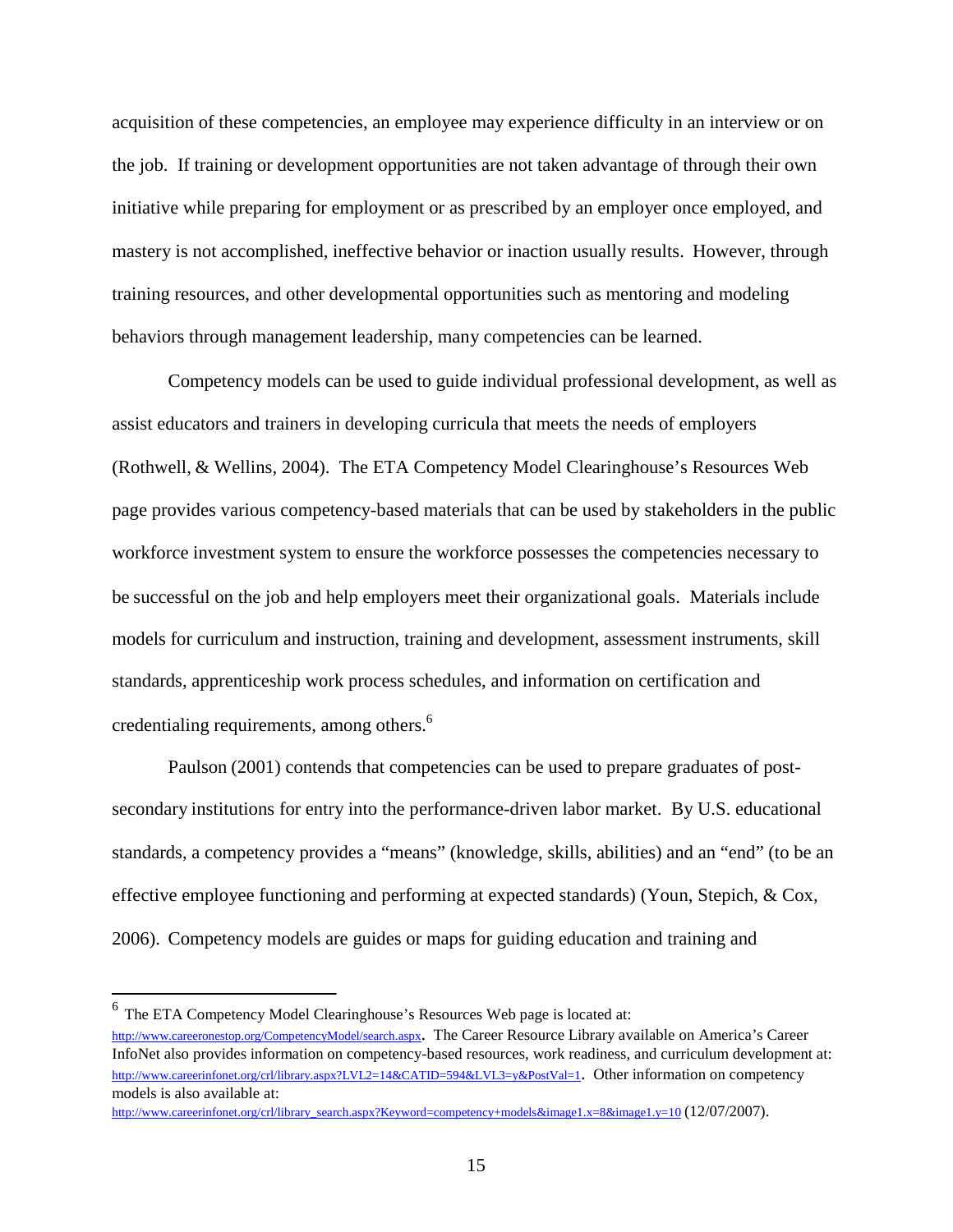professional development. In the Federal public sector, OPM has instituted career banding to demonstrate jobs based on shared or like competencies and assist employees with understanding the competencies required for progression in the same or alternative job families (Rodriguez, Patel, Bright, Gregory, & Gowing, 2002). Dubois (1993) explains that in the private sector, employers, with the assistance of human resource development systems based on competency modeling such as the five-step Strategic Systems Model (SSM), can train individuals in their present job, educate workers for future jobs, and develop workers by assisting in learning and acquisition of knowledge not specific to any particular job.

Within the context of the organizational and external environments, and strategic

business directives, the SSM operates as follows:

- 1) Analyzes and assesses needs and plans for competency-based education;
- 2) Develops competency models based on needed activities;
- 3) Creates a competency-based curriculum plan where learning takes place in logical, meaningful segments;
- 4) Designs and develops competency-based learning interventions with a focus on what is to be mastered and what level of mastery is required of the critical job competencies; and
- 5) Evaluates activities based upon one of two models:
	- a. Context, Input, Process, and Product Model In this model, evaluation is focused on decision-making and accountability common to management training.
	- b. Kirkpatrick Model In this model, evaluation concerns the learner's reactions, competencies acquired, changes in job behavior, and strategic organization impacts. This model is most appropriate with manual and technical skills training.

The instructional design sequence is consistent with the International Board of Standards for

Training, Performance, and Instruction's ADDIE (analysis, design, development,

implementation and evaluation) model (King, King, & Rothwell, 2001).

Analysis of the individual's competencies, work or organizational setting, and tasks or

job demands are all considered in developing competency-based training. The dynamic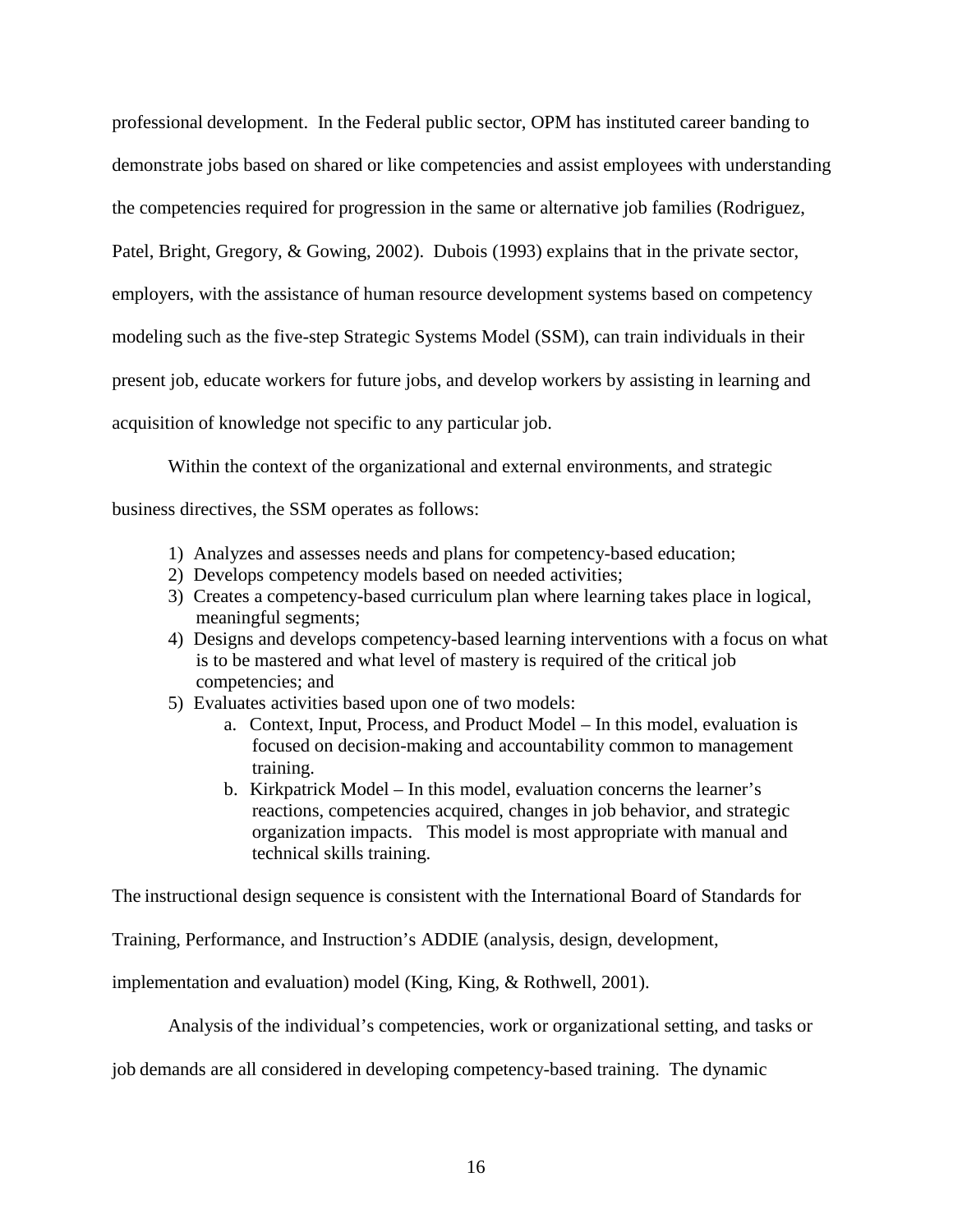interaction of these components produces a specific outcome, result, or output in terms of performance, products, procedures or processes (Boyatzis, 1982). Dubois (1993) describes several learner-centered strategies for providing competency-based learning experiences that include simulations, business games, the case method process, computer-based learning, tutorials, videotapes, CD-ROMs, books, coaching, apprenticeship, and job rotation. For most of these strategies, the learner is active in the learning process and the competency or competencies are applied in real world, work experiences or scenarios. For example, one national retail chain uses simulation training to orient new employees, instruct employees on core or foundational skills, and then train employees for advanced competencies (Anonymous, 2006).

Maynard and Furlong (1995) describe another competency-based method of training that uses mentoring to instruct teaching students. In this instructional situation, competency models are used as a guide for systematic training or practical teaching. Agreed upon behaviors are modeled and coached, mentors provide feedback throughout the training process, and behavioral assessments occur through observation. A current ETA grant project with Western Governors University (WGU) is testing how a competency-based teacher education curriculum can train 200 quality rural teachers in the hard to fill disciplines of mathematics and science.<sup>7</sup> Knowledge and skills required of teachers is prescribed by national and regional accreditation bodies such as Distance Education and Training Council, Council for Higher Education Accreditation, Inter-Regional Accrediting Committee, Northwest Commission on Colleges and Universities, and National Council for Accreditation of Teacher Education. WGU describes the competencybased approach utilized for their degree programs as follows (WGU, 12/18/2007):

 $7$  To learn about the online, competency-based teacher education program offered at WGU and the scholarship opportunity made possible through an ETA grant, please visit: [http://wgu.edu/tuition\\_financial\\_aid/rural\\_overview.asp](http://wgu.edu/tuition_financial_aid/rural_overview.asp) (12/18/2007).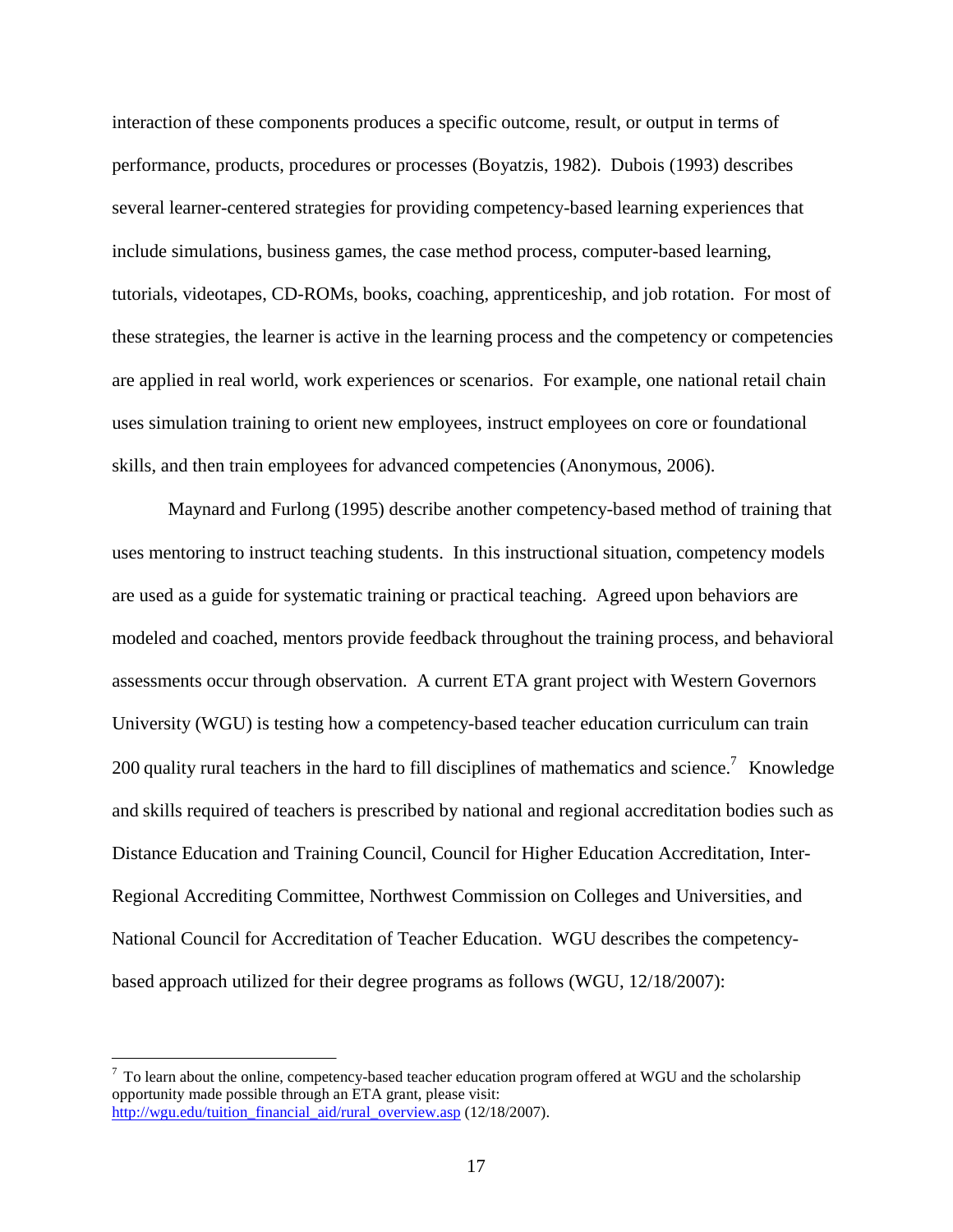"The competency-based education model requires [a student] to demonstrate [their] knowledge through carefully designed assessments, which measure progress in [their] degree program. The assessments (tests, assignments, etc.) are not easy, but [students] can progress toward [their] degree as rapidly as [they] can demonstrate [their] knowledge… WGU is the leading regionally-accredited university that grants degrees based completely on competencies—[or students'] ability to demonstrate skills and knowledge through a series of assessments carefully designed to measure [their] knowledge of a field of study. The programs are not based upon required courses."

With competing demands of work, family, and/or other responsibilities, adult students can set their own pace for earning their degree. Advantageous to the adult learner is that through initial assessments given upon or prior to enrolling at WGU, the competencies an individual currently possesses are determined. Based on this assessment, a mentor works with the individual to develop an Academic Action Plan that outlines the remaining competencies a student must achieve for their chosen degree of study. Using the competency model developed for that subject area of teaching, the path toward attainment of a teacher licensure or credential is mapped out. Hyland (1993) and Youn, Stepich, and Cox (2006) caution that competency-based education trains one to be competent not expert, but expertise can be acquired through additional professional development opportunities and experiences.

Important to the notion of competency-based education is that what is learned in the vocational or other skills training is based on industry standards of competence (Mansfield, 1989). More specifically, the education is geared to the work role not the training role. An individual will be able to perform in this role according to industry standards, not just know about the tasks and skills required to perform in the work setting. Upon conclusion of the training, the assessment will indicate an individual's acquired competencies on several dimensions. Furthermore, these competencies can be transferred to other organizations supporting labor mobility in a competitive economy. Finally, from a multi-dimensional holistic model of competence, where cognitive competencies, functional or work roles competencies, and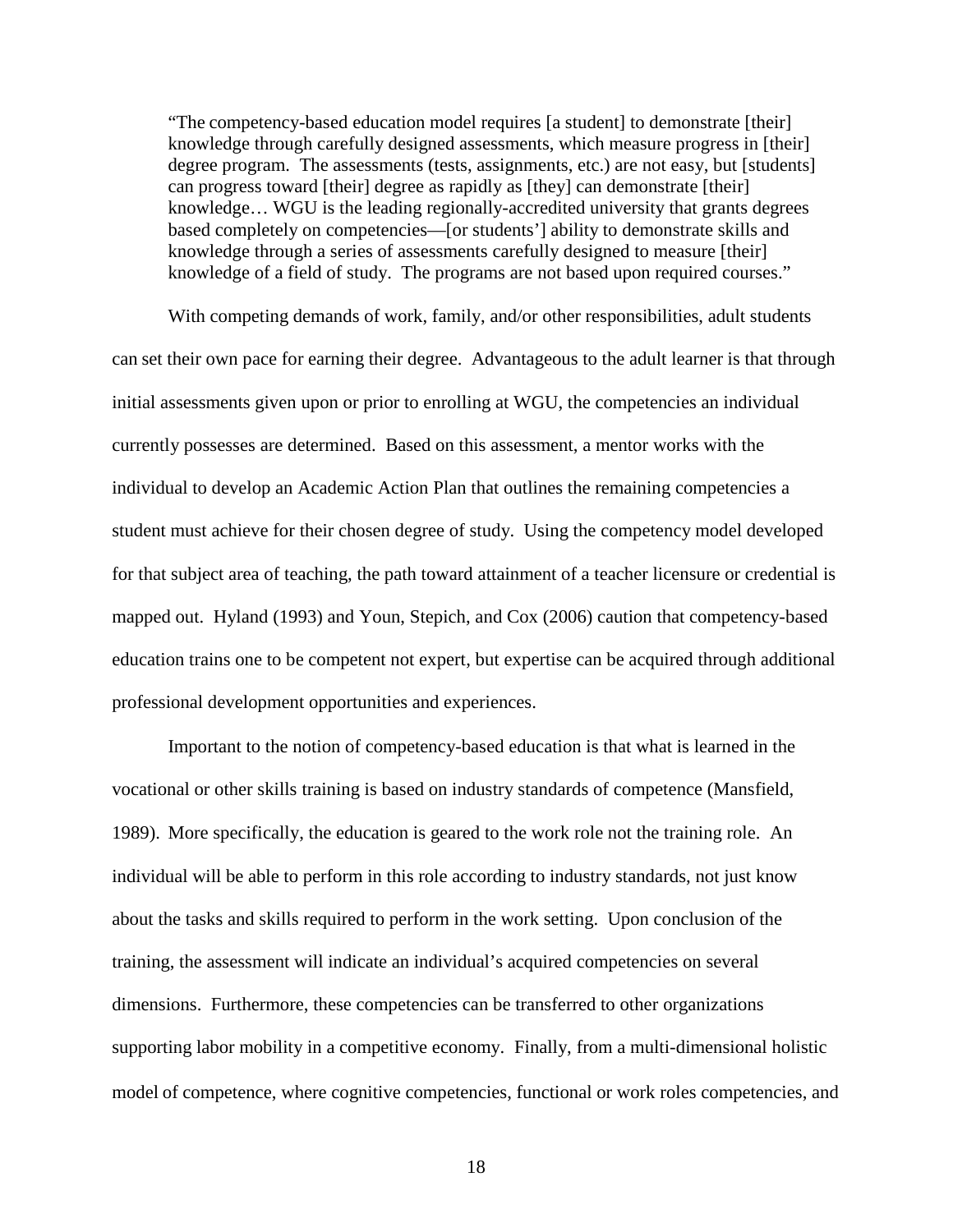social competencies are considered in unison, opportunities exist to prepare a worker for the needs of the workplace in a global economy (Delamare Le Deist & Winterton, 2005).

#### **Challenges with Using Competency Models**

Competency models have their place in human resources practices and their use can be a method of speaking a similar language among various audiences when discussing work requirements. However, competency models are not the sole solution for every hiring and selection decision or other managerial functions (Cockerill, Hunt, & Schroder, 1995), nor should they be the only tool utilized in meeting education and training needs (Dalton, 1997). Ashworth and Saxton (1990) explain that framing competencies as an outcome can ignore the mental and personal processes that are utilized in developing and exhibiting skills and utilizing knowledge. Some idiosyncratic competencies that can assist a person in being successful in their job or contributing to the competitiveness of an organization may be overlooked if the competency model solely is used to strategically select only staff that fit this model and do not rely on developmental resources to facilitate acquisition of competencies where a gap exists (Lado & Wilson, 1994; Lado, Boyd, & Wright, 1992).

Several authors also caution against using competency models for measuring or appraising certain areas of performance and providing developmental feedback based on these assessments (Boyatzis, 1982; Jackson, 2007; Delamare Le Deist & Winterton, 2005; and Lucia & Lepsinger, 1999). Despite the efforts to assess the competencies associated with personal characteristics, traits and motivation, such competencies are difficult to define and therefore difficult to assess. Such competencies cannot be directly measured in behavioral terms, but more accurately there are behaviors associated with these competencies. Thus, assessments of such competencies are not objective, rather they are based on faulty or interpretable assumptions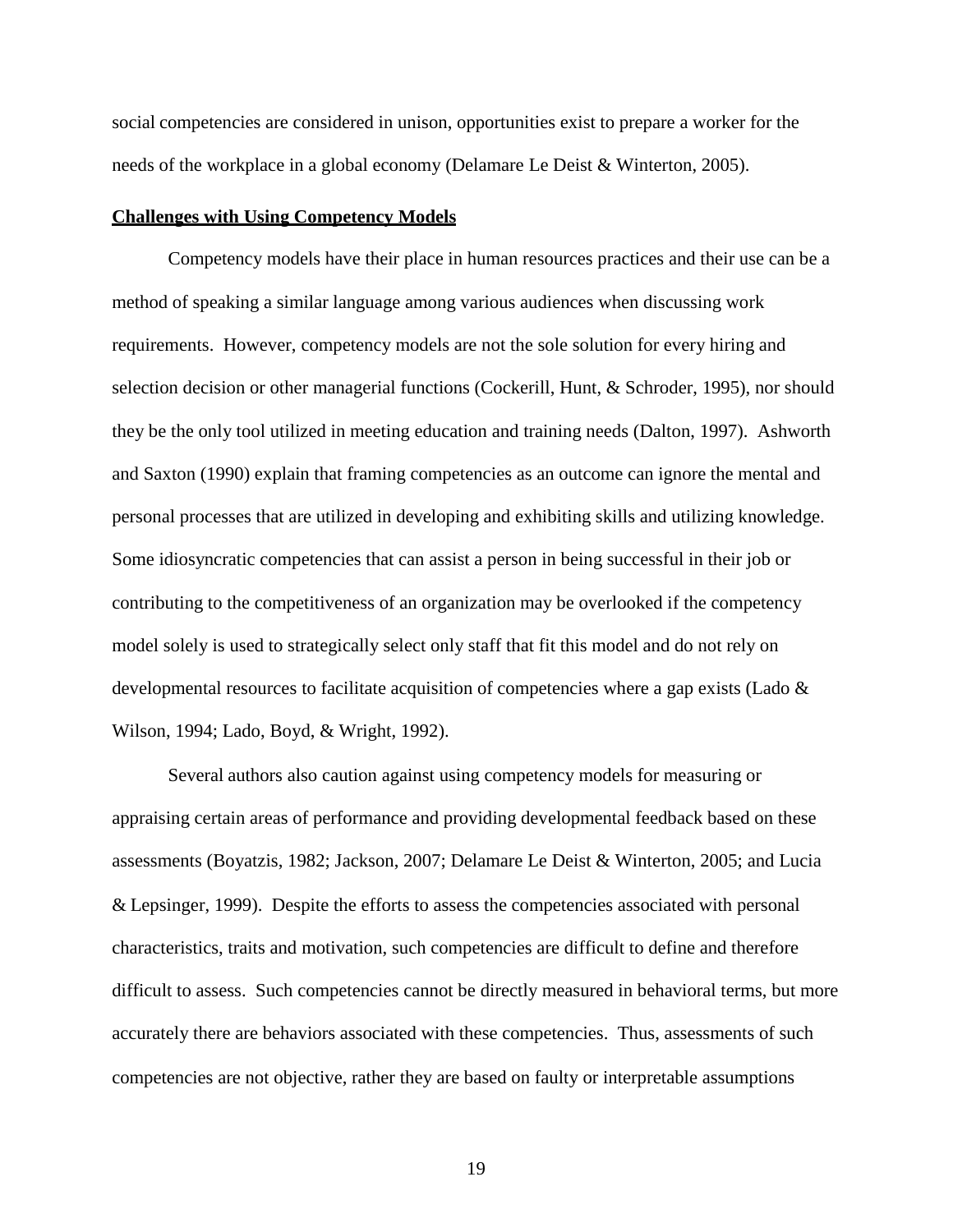about behaviors that constitute maturity, flexibility, cooperation, autonomy, and independence, among others. For these competencies, measurements that meet professional standards are needed.

If an organization chooses to integrate competency models throughout their human resources practices (i.e., training and development, selection, and performance and assessment activities), the competency model frameworks developed to describe jobs or occupations and promotional opportunities should be shared with all managers and staff; employee participation in development of a competency model can assist with providing awareness of the model as well as create acceptance (Lucia & Lepsinger, 1999; and Montier, Alai, & Kramer, 2006). Resistance to change may be lessened with buy-in from staff and managers. By having the entire organization involved in the development of competency models and defining what certain competencies mean for that particular organization, there will be an organizational expectation of what makes the company succeed. For the gaps in competency acquisition, further training and development can be offered and provided to aid in acquisition of the desired skill, knowledge, behavior, trait, etc. Allowance for some less needed or desired competencies should be considered as well to perhaps enrich the talent pool. For occasions when these competencies are not developed, it is likely that inaction or an ineffective behavior may prevent the worker from accomplishing job tasks and organizational goals. While not usually the most cost-effective option for businesses after investing in an employee, it may be most appropriate for the company to re-evaluate the current competencies of an individual and his or her acquisition for learning new and desired competencies based on those competencies required of the organization. With the results of this analysis, the organization and individual can determine the individual's future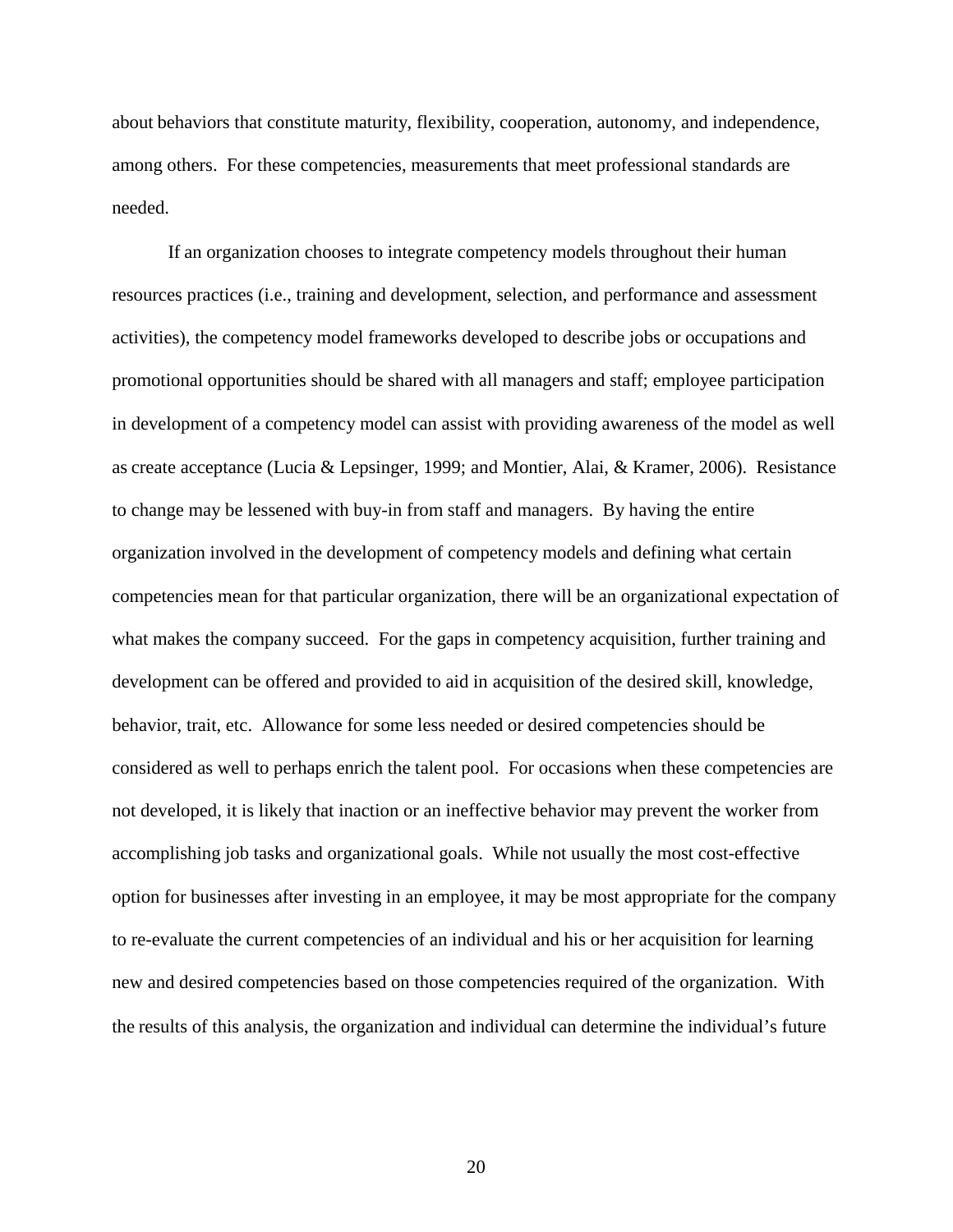within that organization. The employee might benefit far greater in the long run knowing that other organizations within that industry or across industries would be a better career fit.

## **Conclusion**

As noted above, with certain exceptions considered, competency models are a viable tool that can be utilized to prepare the current and future workforce and retain skilled incumbent workers to meet the job requirements and other needs of employers. Furthermore, for career exploration and development purposes and during times of job change, whether by choice or due to market changes, competency models are an assistive device for individuals to focus on their current competencies and refocus or enhance their competencies as necessary. With the knowledge and use of the information contained within a competency model and awareness of their individual competency strengths and weaknesses, individuals may manage their future job or career success, navigate their current chosen career pathway, or apply the information to examine new career opportunities, considering the utilization of transferable competencies.

In considering the review of the literature available on competency models, ETA is clearly consistent with the literature in terms of assisting high growth industries with developing competency model frameworks and making investments in projects that use them. The workforce investment system and their partners are already using competency models in a variety of ways. As mentioned previously, specific descriptions of their use of competency models for various needs, such as curriculum development, assessment and certification, communicating industry demands and career guidance, developing career lattices, and training and apprenticeship, can be found on the ETA Competency Model Clearinghouse. Future research, pilot and demonstration efforts might expand upon these current investments, where appropriate. to test their model with additional regions and practitioners. For example, the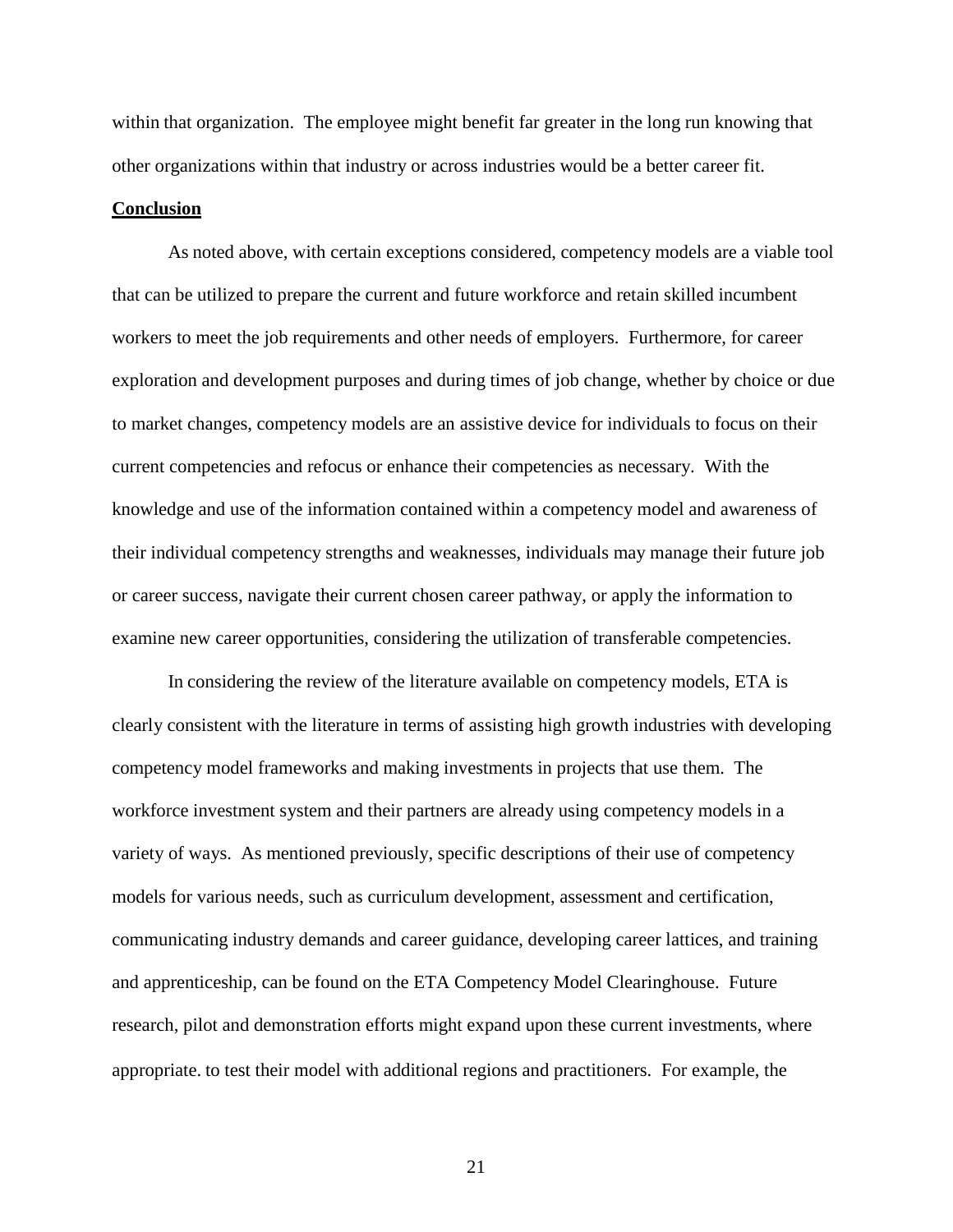Northwest Pennsylvania Workforce Investment Board has used competency models to conduct a needs assessment of the key employers that provide job opportunities in seven industry sectors, followed by a gap analysis of the skills of the workforce. This model might be replicated with additional workforce areas experiencing shortages of workers in targeted industries or occupations, such as healthcare.

Additionally, using competency models to develop training and provide career preparation for targeted populations also might be explored. Future research, pilot and demonstration projects might examine the use of competency models with specific targeted populations. As competency models are efficient for developing training that is focused on industry needs and can specifically prepare an individual for the work role, the use of a competency model for developing training with youth, older workers, individuals with disabilities, immigrants, individuals with limited English proficiency, and ex-offenders might be areas of consideration. For instance, curriculum developed by the American Chemical Society, Manufacturing Skill Standards Council, National Institute for Metalworking Skills, or Computing Technology Industry Association, that includes partnerships with the apprenticeship system, might be utilized and adapted as necessary to prepare previously untapped labor pools.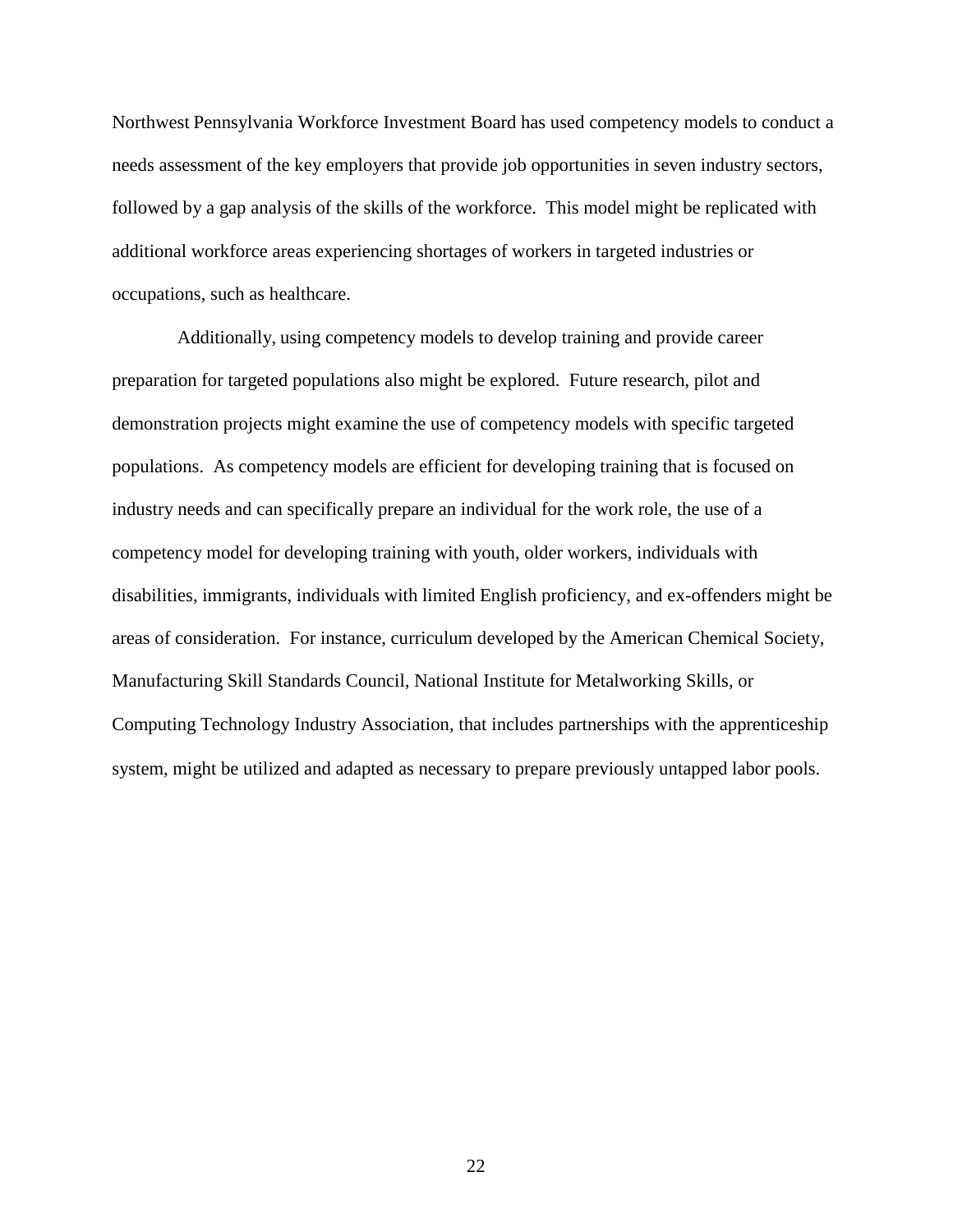### **References**

Anonymous (2006). Driving business performance. Training and Development, 60(10), 56-72.

- Ashworth, P.D., & Saxton, J. (1990). On 'competence.' Journal of Further and Higher Education, 14(2), 3-25.
- Benner, P. (1984). From novice to expert: Excellence and power in clinical nursing practice Menlo Park, CA: Addison-Wesley.
- Boyatzis, R. E. (1982). The competent manager: A model for effective performance New York: Wiley.
- Cockerill, T., Hunt, J., & Schroder, H. (1995). Managerial competencies: Fact or fiction? Business Strategy Review, 6(3), 1-12.
- Dalton, M. (1997). Are competency models a waste? Training and Development, 51(10), 46-49.
- Delamare Le Deist, F. & Winterton, J. (2005). What is competence? Human Resource Development International, 8(1), 27-46.
- Dreyfus, H. & Dreyfus, S. (1986). Mind over machine: The power of human intuition and expertise in the era of the computer New York: Free Press.
- Dubois, D. D. (1993). Competency-based performance improvement: A strategy for organizational change Amherst, MA: HRD Press, Inc.
- Egodigwe, L. (2006). Pipeline to success. Black Enterprise, 36(10), 59.
- Fogg, C. D. (1999). Implementing your strategic plan: How to turn "intent" into effective action for sustainable change New York: American Management Association.
- Fulmer, R. M., & Conger, J. A. (2004). Identifying talent. Executive Excellence, 21(4), 11.
- Gangani, N., McLean, G. N., & Braden, R. A. A competency-based human resources development strategy. Performance Improvement Quarterly, 19(1), 127-139.
- Gowing, M. K., & Lindholm, M. L. (2002). Human resources management in the public sector [Special issue: Human resources management in the public sector]. Human Resource Management, 41(3), 283-295.
- Grigoryev, P. (2006). Hiring by competency models. The Journal for Quality and Participation, 29(4), 16-19.
- Hyland, T. (1993). Professional development and competence-based education. Educational Studies, 19(1), 123-132.

Jackson, D. (2007). Measuring up. New Zealand Management, 54(3), 70.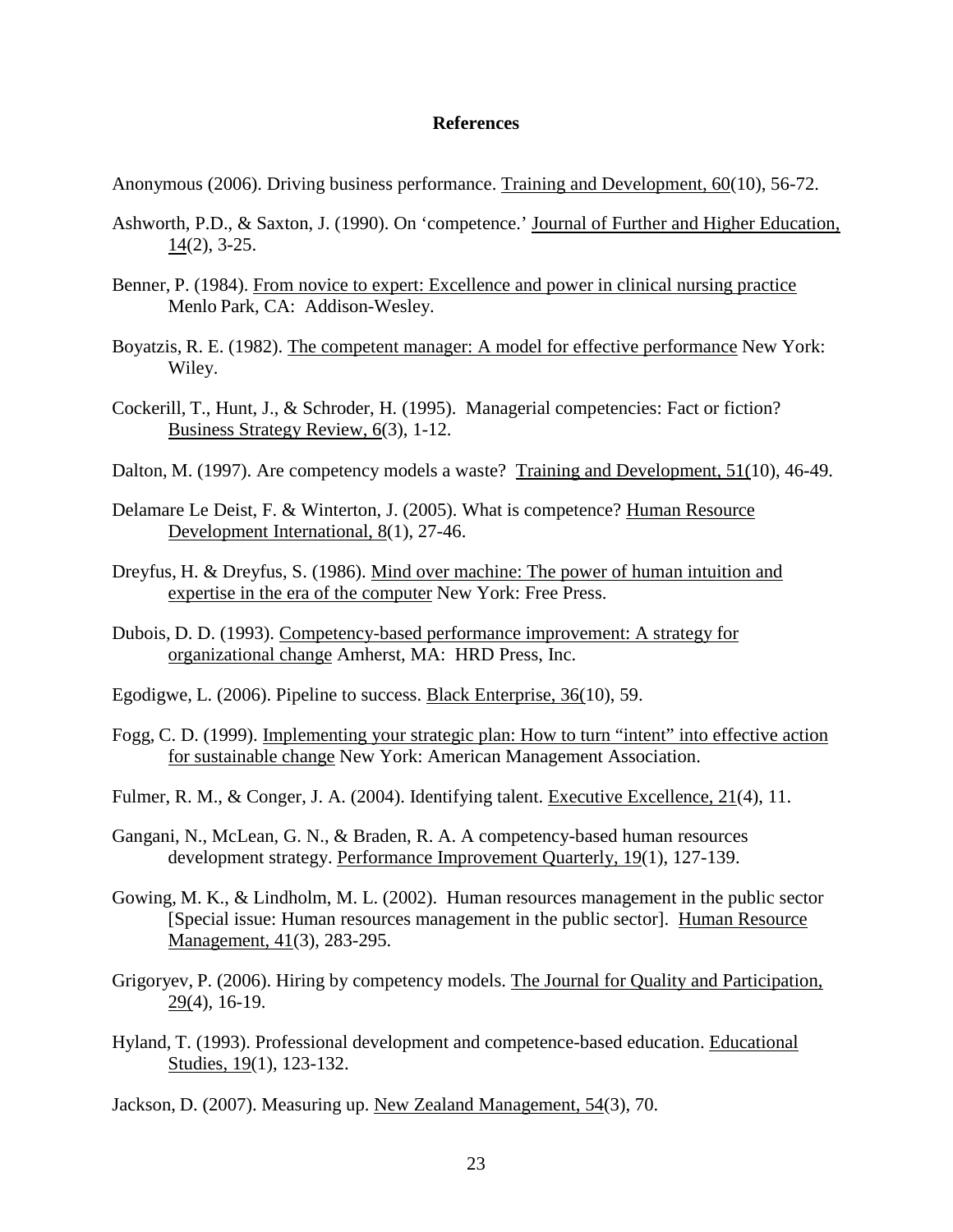- King, S. B., King, M., & Rothwell, W. J. (2001). The complete guide to training delivery: A competency-based approach New York: American Management Association.
- Lado, A. A., & Wilson, M. C. (1994). Human resources systems and sustained competitive advantage: A competency-based perspective. The Academy of Management Review, 19(4), 699-727.
- Lado, A. A., Boyd, N. G., & Wright, P. (1992). A competency-based model of sustainable competitive advantage: Toward a conceptual integration. Journal of Management, 18(1), 77-91.
- Lucia, A. D., & Lepsinger, R. (1999). The art and science of competency models: Pinpointing critical success factors in organizations New York: Pfeiffer.
- Mansfield, B. (1989). Competence and standards. In J. W. Burke (Ed.), Competency based education and training (pp. 26-38). Sussex, England: Routledge.
- Margerison, C. (2001). Team competencies. Team Performance Management, 7(7/8), 117-122.
- Maynard, T., & Furlong, J. (1995). Learning to teach and models of mentoring. In T. Kerry, & A. Shelton Mayes (Eds.), Issues in mentoring. New York, NY: The Open University, Routledge.
- McClelland, D. C. (1973). Testing for competence rather than for intelligence. American Psychologist, 28, 1-14.
- McClelland, D. C. (1998). Identifying competencies with behavioral-event interviews. Psychological Science, 9(5), 331-339.
- Montier, R., Alai, D., & Kramer, D. (2006). Measuring and evaluating: Competency models develop top performance. Training and Development, 47-50.
- Patterson, F., Lane, P., Ferguson, E., & Norfolk, T. (2001). Competency based selection system for general practitioner registrars. BMJ Careers, 323(2), 1-6.
- Paulson, K. (2001). Using competencies to connect the workplace and postsecondary education. In R. A. Voorhees (Ed.), New directions for institutional research [Special issue: Measuring what matters: Competency-based learning models in higher education], 110, 41-54.
- Raven, J. & Stephenson, J. (Eds.). (2001). Competence in the learning society New York: Peter Lang.
- Personnel Decisions Research Institutes, Inc. (PDRI), and Aguirre Internationl (2005). Technical assistance guide for developing and using competency models – One solution for a demand-driven workforce system Washington, DC: Employment and Training Administration.